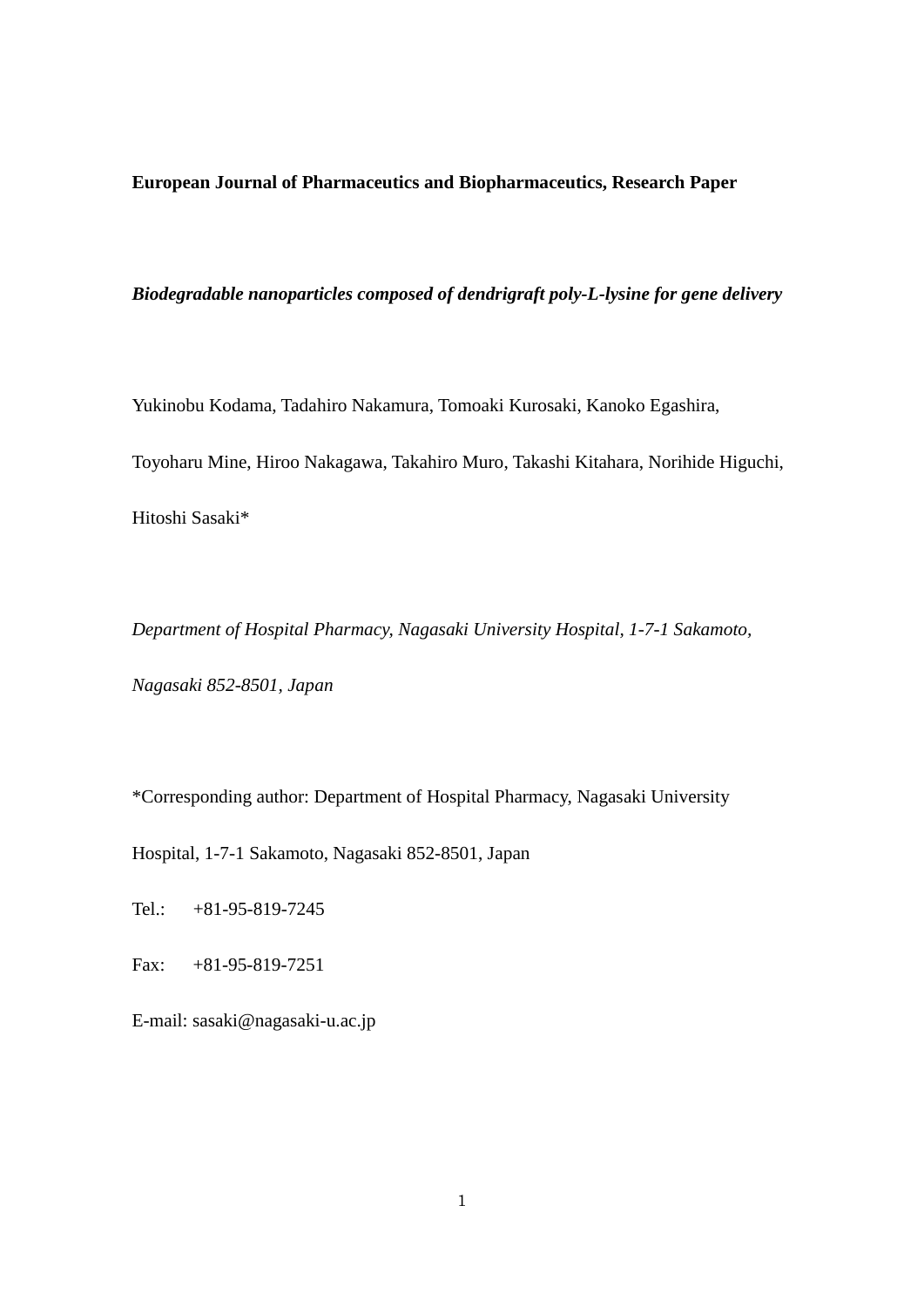# **Abstract**

 We developed novel gene vectors composed of dendrigraft poly-L-lysine (DGL). The transgene expression efficiency of the pDNA/DGL complexes (DGL complexes) was markedly higher than that of the control pDNA/poly-L-lysine complex. However, the DGL complexes caused cytotoxicity and erythrocyte agglutination at high doses. Therefore, γ-polyglutamic acid (γ-PGA), which is a biodegradable anionic polymer, was added to the DGL complexes to decrease their toxicity. The resultant ternary complexes (DGL/ $\gamma$ -PGA complexes) were shown to be stable nanoparticles, and those with  $\gamma$ -PGA to pDNA charge ratios of >8 had anionic surface charges. The transgene expression efficiency of the DGL/ $\gamma$ -PGA complexes was similar to that of the DGL complexes; however, they exhibited lower cytotoxicity and did not induce erythrocyte agglutination at high doses. After being intravenously administered to mice, the DGL6 complex demonstrated high transfection efficiency in the liver, lungs, and spleen, whereas the DGL6/γ-PGA8 complex only displayed high transfection efficiency in the spleen. Future studies should examine the utility of DGL and DGL/γ-PGA complexes for clinical gene therapy.

**Abbreviations:** DGL, dendrigraft poly-L-lysine; γ-PGA, γ-polyglutamic acid; PAMAM,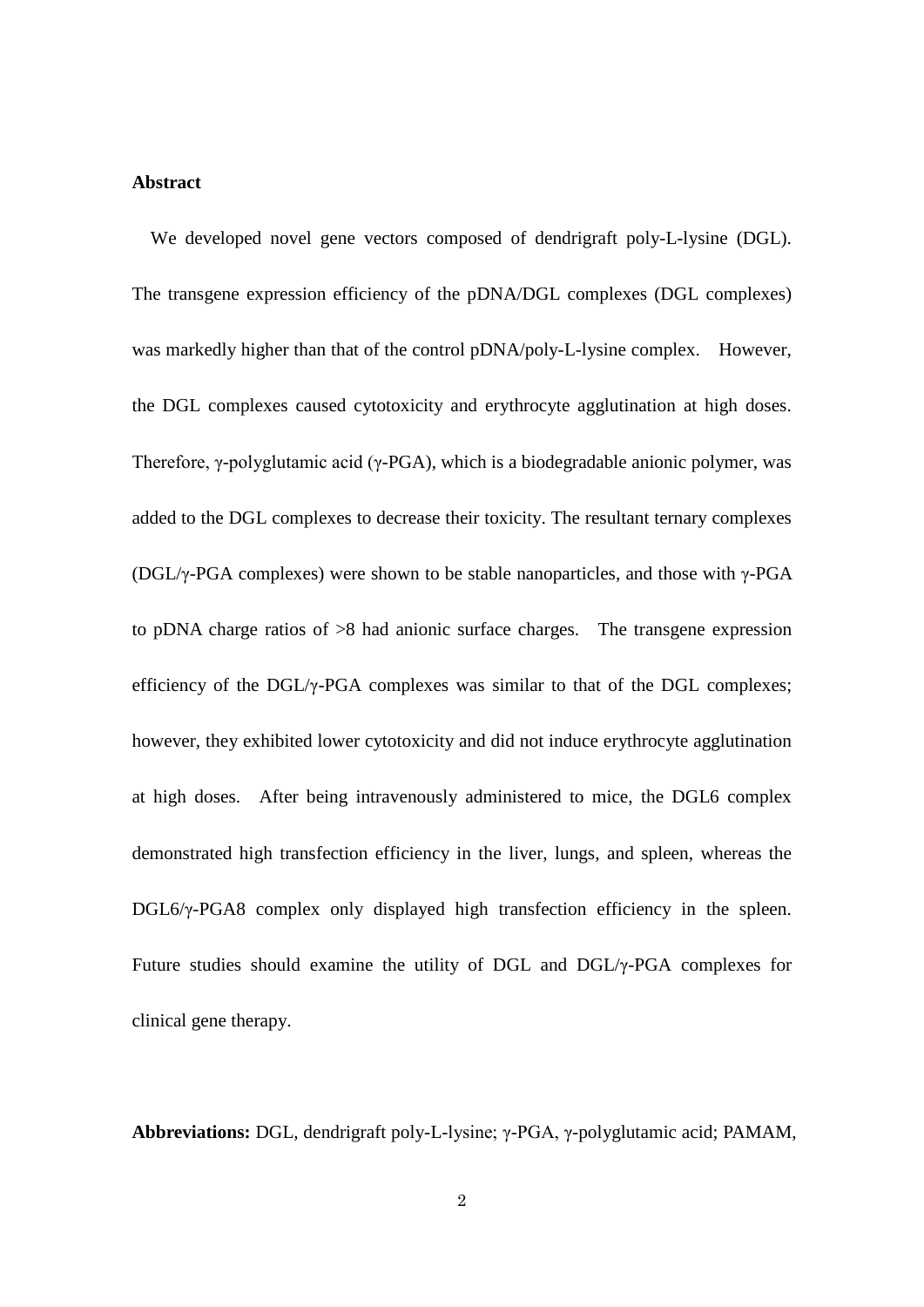polyamidoamine; PLL, poly-L-lysine; WST-1, 2-(4-iodophenyl)-3-(4-nitrophenyl)-5-(2,4-disulfophenyl)-2H-tetrazolium, monosodium salt; 1-methoxy PMS, 1-methoxy-5-methylphenazinium methyl sulfate; DMSO, dimethyl sulfoxide; Rh, rhodamine B isothiocyanate; EDTA, ethylenediaminetetraacetic acid; RLU, relative light units; CPZ, chlorpromazine

**Keywords:** dendrigraft poly-L-lysine; biodegradable; gene delivery; γ-polyglutamic acid; nanoparticle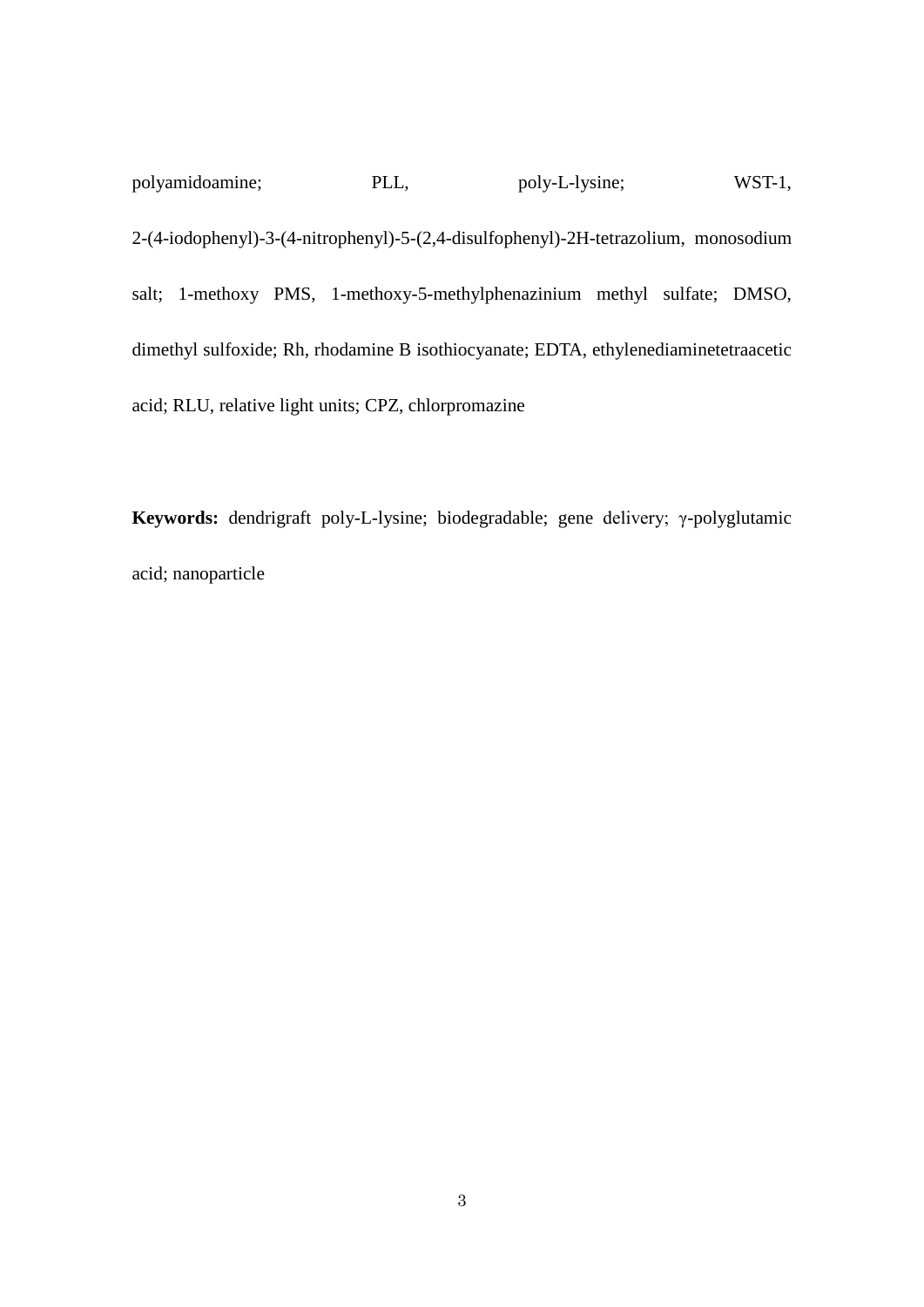# **Graphical Abstract**

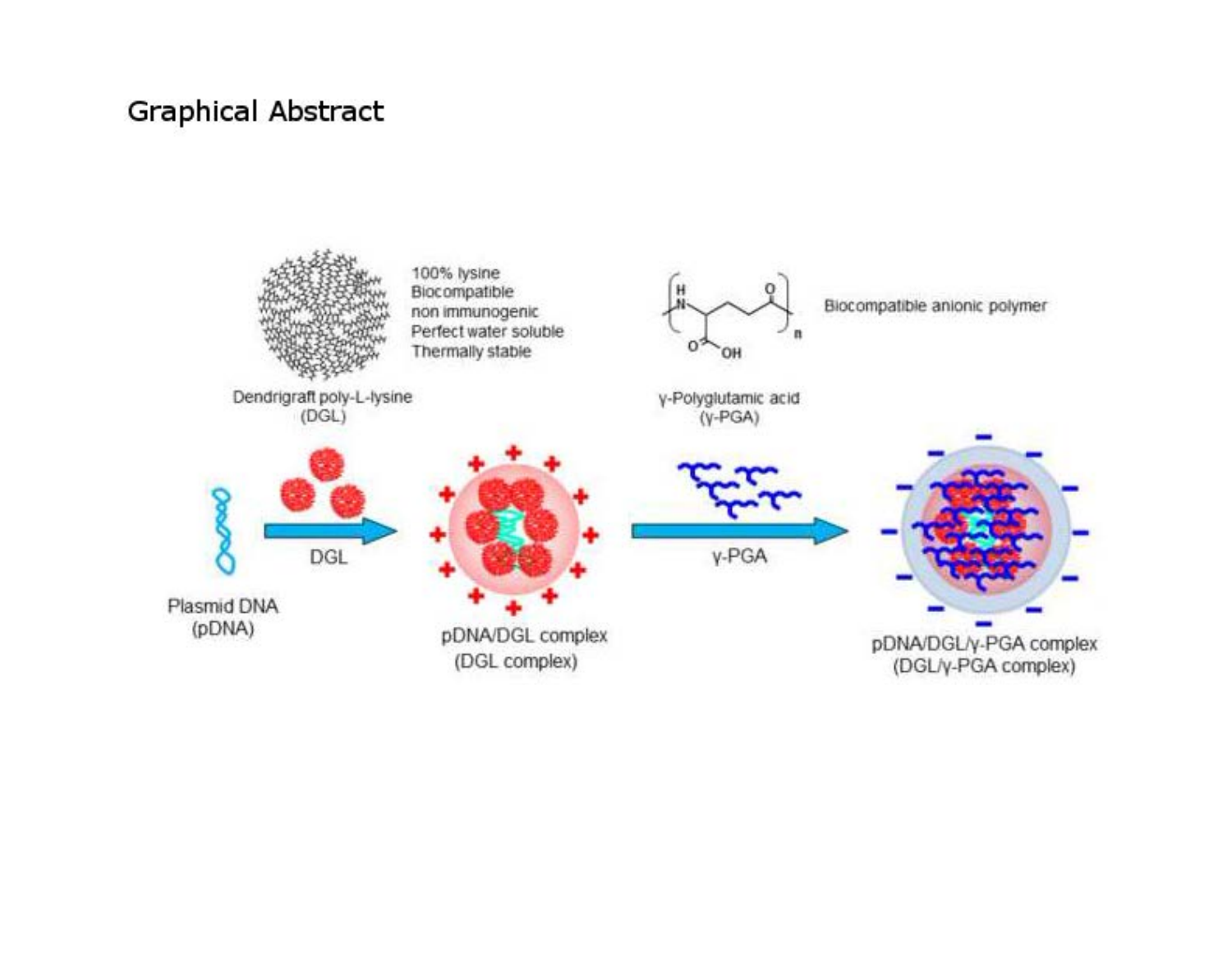# **1. Introduction**

 In gene delivery, non-viral vectors, including cationic polymers, have several advantages, e.g., they are non-immunogenic; cause few acute toxicities; and their structural and chemical properties can be tightly controlled, which allows vehicles that are suitable for mass production to be designed [1,2]. Among non-viral vectors, cationic dendrimers are a new class of polymeric vectors in which hyperbranched macromolecules composed of layers of monomer units radiate from a central core. Dendrimers are monodispersed, stable, and of a defined size and are characterized by the presence of numerous ionizable terminal groups, which means that they can efficiently bind to a large amount of genetic material. In addition, the electrostatic compaction of DNA by dendrimers was found to protect it from degradation by nucleases and to enhance the cellular uptake of dendrimer-based DNA-containing particles via adsorptive endocytosis or phagocytosis. Polyamidoamine (PAMAM) dendrimers are commercially available macromolecules that can be used as carriers for plasmid DNA, antisense oligonucleotides, and siRNA [5-8]. However, PAMAM dendrimers are not biodegradable and exhibit strong cytotoxicity [9,10].

Therefore, we examined the utility of dendrigraft poly-L-lysine (DGL) polymers, a recently discovered subset of biodegradable dendritic polymers, which are usually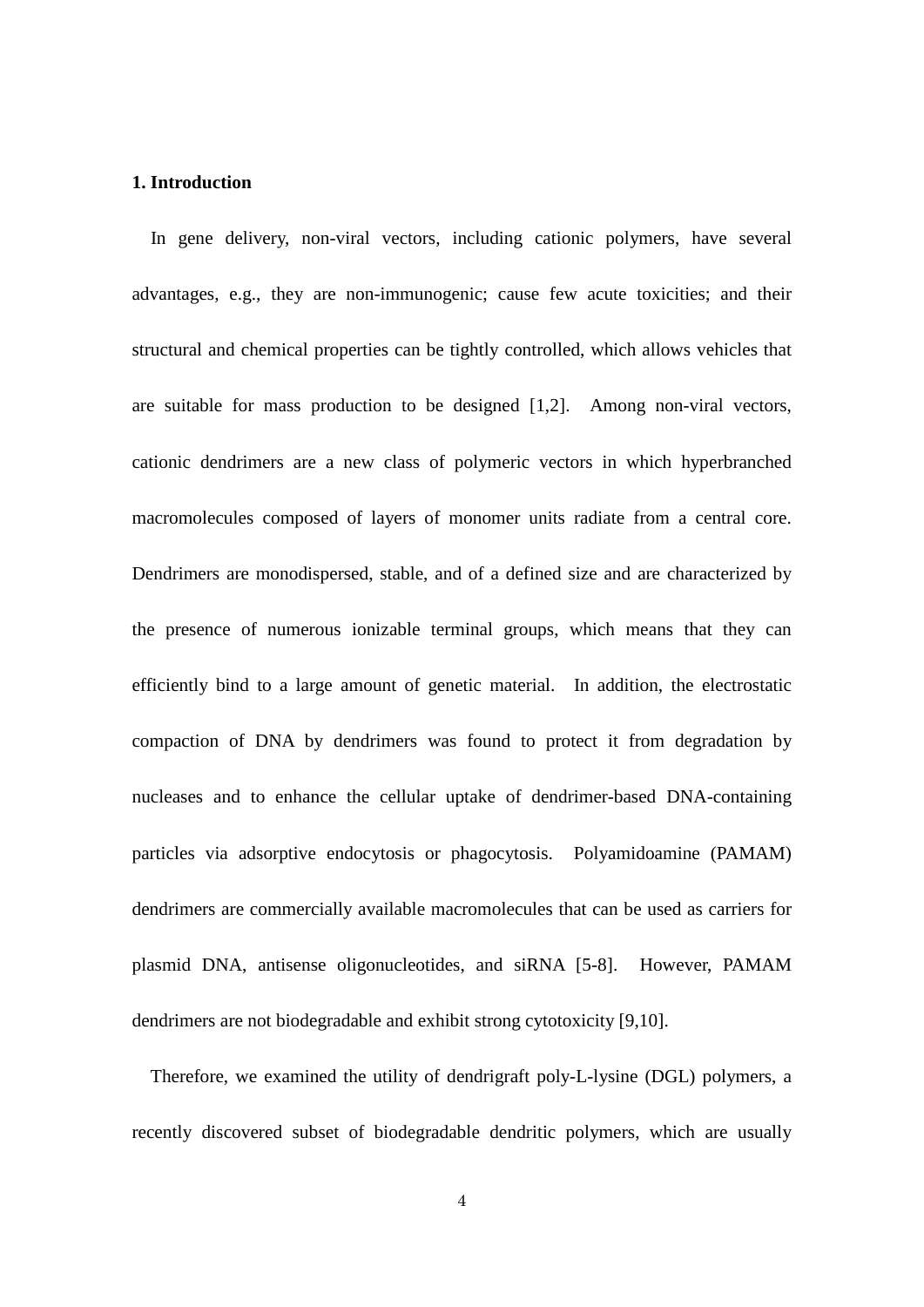synthesized by protect/deprotect or activation schemes, as DNA vectors [11]. Although the conventional dendritic poly-L-lysine compounds used for gene delivery are usually prepared from a non-biodegradable core, e.g., hexamethylenediamine or silsesquioxane cores [12-16], DGL, including its central core, consists entirely of lysine, and hence, is completely biodegradable. In addition, DGL is water-soluble, thermally stable, and non-immunogenic. In the present study, we developed a novel gene vector composed of DGL and investigated its efficacy and safety *in vitro* and *in vivo*. During the production of cationic dendrimer molecules, each complete grafting cycle; i.e., the formation of each layer, is referred to as a generation [3,4]. In a previous study examining 1st to 7th generation lysine dendrimers, the 5th and 6th generation lysine dendrimers were found to form stable complexes with pDNA and to have markedly higher gene transfection abilities than the other dendrimers [16]. We used 5th generation DGL polymers in this study.

Unfortunately, it has been found that DGL vectors can induce toxicities due to their cationic properties. However, the cytotoxic and blood component agglutination-inducing effects of cationic vectors such as DGL vectors can be countered by incorporating them in ternary complexes, which neutralizes their cationic charges. In fact, in a previous study we found that coating cationic complexes with a biodegradable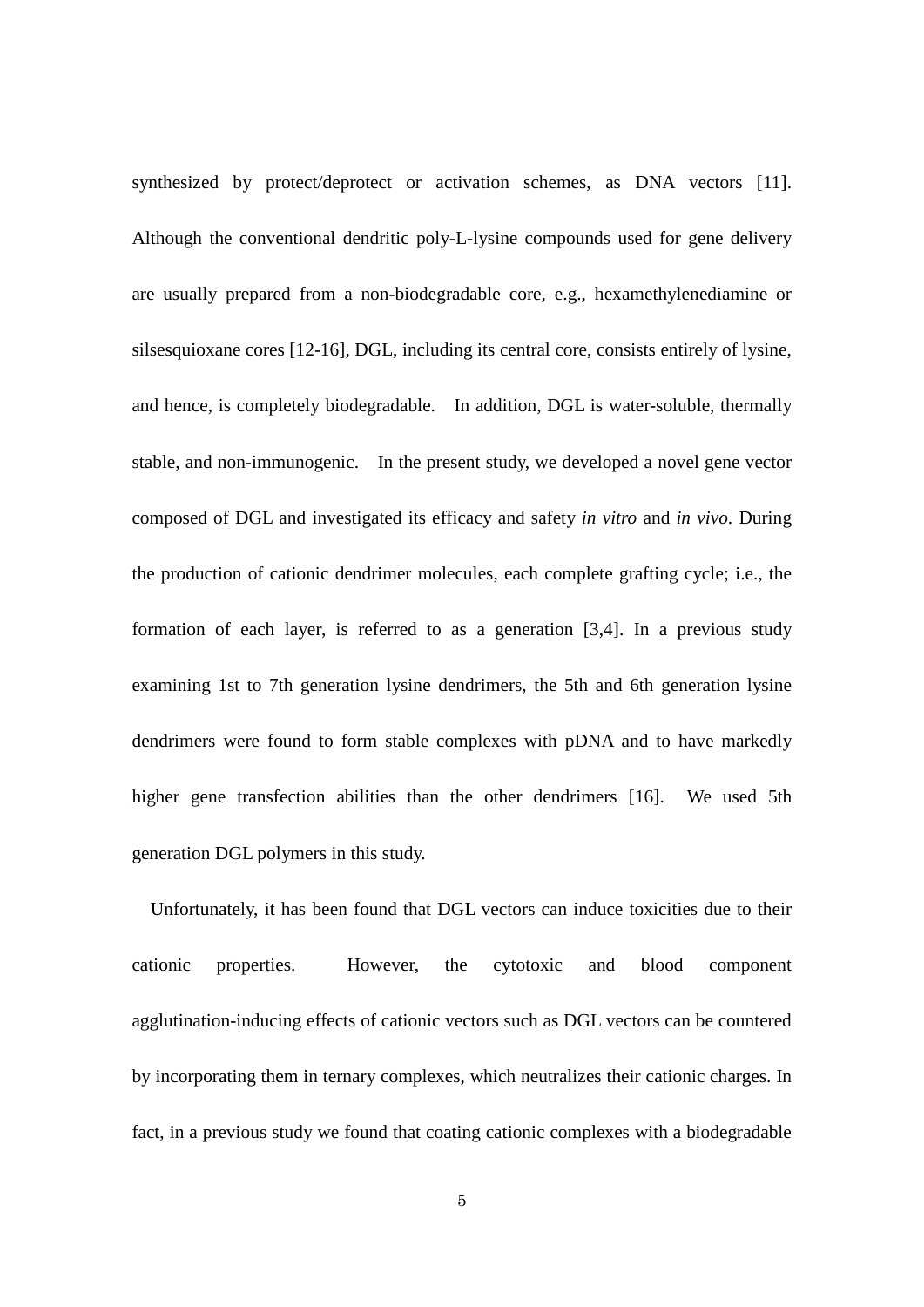anionic polymer, γ-polyglutamic acid (γ-PGA), decreased their toxicity, without reducing their transgene expression efficiency [17]. Furthermore, the latter ternary complexes were constructed using a pharmaceutical, rather than a chemical, approach, which has several benefits, e.g., it makes manufacturing and sterilization easier. In this study, we also developed γ-PGA-coated DGL vectors in an attempt to decrease the toxicity of DGL vectors.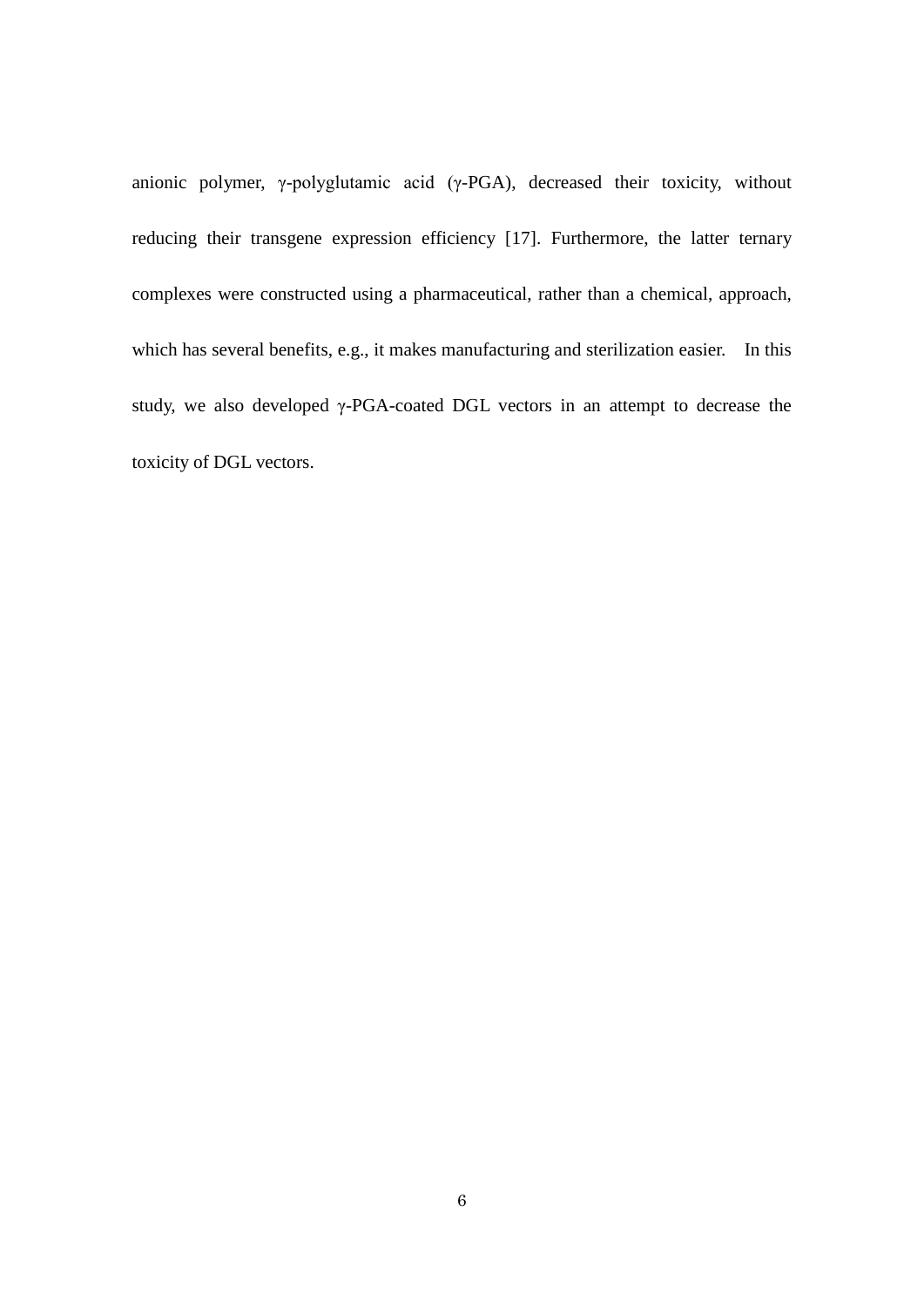### **2. Materials and methods**

#### *2.1. Chemicals*

Poly-L-lysine compounds (PLL) (mean molecular weight: 22,500) were obtained from Sigma Chemical Co. (St. Louis, MO, USA), and 5th generation DGL compounds (MW: 172,300 Da, 963 lysine groups) were purchased from COLCOM S.A.S. (Montpellier, France). γ-PGA was provided by Yakult Pharmaceutical Industry Co., Ltd. (Tokyo, Japan). Bovine serum albumin (BSA) was purchased from Sigma Aldrich (St. Louis, MO, U.S.A.), and fetal bovine serum (FBS) was purchased from Biological Industries Ltd. (Kibbutz Beit Haemek, Israel). RPMI 1640, Opti-MEM I, antibiotics (100 U/mL penicillin and 100 µg/mL streptomycin), and the other culture reagents were obtained from GIBCO BRL (Grand Island, NY, USA). 2-(4-iodophenyl)-3-(4-nitrophenyl)-5-(2,4-disulfophenyl)-2*H*-tetrazolium, monosodium salt (WST-1), and 1-methoxy-5-methylphenazinium methyl sulfate (1-methoxy PMS) were purchased from Dojindo Laboratories (Kumamoto, Japan). Rhodamine-PLL (Rh-PLL) and rhodamine-DGL (Rh-DGL) were prepared in our laboratory. Briefly, PLL or DGL and rhodamine B isothiocyanate were dissolved in dimethyl sulfoxide (DMSO) and stirred overnight at room temperature in the dark. The resultant Rh–PLL and Rh-DGL were purified by gel filtration. Almost 1.5% of the PLL and DGL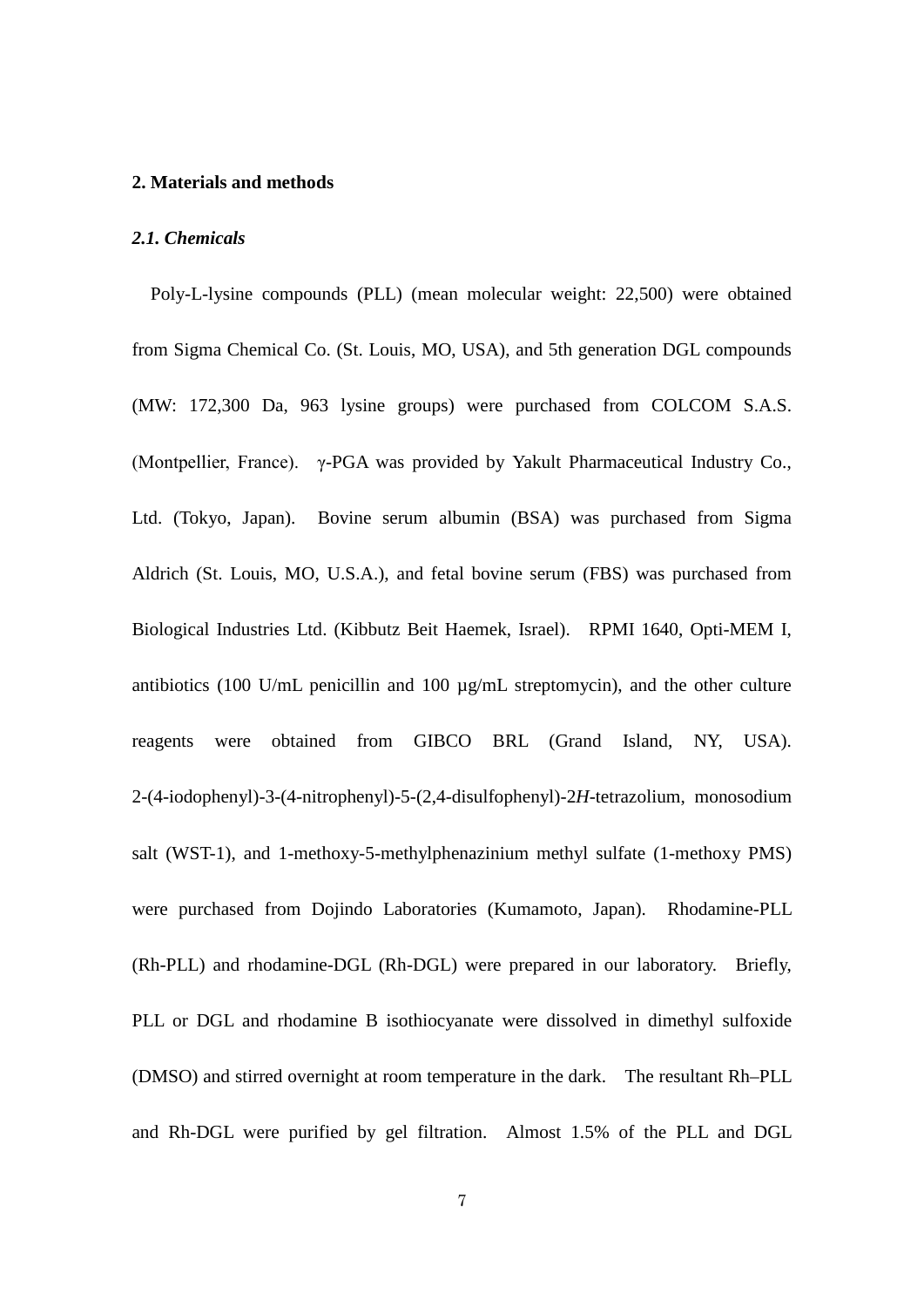molecules were labeled with rhodamine B. All other chemicals were of reagent grade.

#### *2.2 Preparation of pDNA, binary complexes, and ternary complexes*

pCMV-Luc was constructed by subcloning the Hind III/Xba I firefly luciferase cDNA fragment from the pGL3-control vector (Promega, Madison, WI, USA) into the polylinker of the pcDNA3 vector (Invitrogen, Carlsbad, CA, USA). The resultant pDNA was amplified using an EndoFree Plasmid Giga Kit (QIAGEN GmbH, Hilden, Germany), before being dissolved in 5% dextrose solution and stored at -80 °C until the analysis. The pDNA concentration of the solution was assessed by measuring the absorbance of the solution at 260 nm and adjusted to 1 mg/mL.

To prepare the binary complexes, pDNA solution and PLL solution or DGL solution (pH 7.4) were mixed by thorough pipetting, before being left for 20 min at room temperature. PLL, which like DGL is entirely composed of lysine, was used as a control vector. The charge ratio of the pDNA/PLL complex (PLL complex) was 1:8, whereas pDNA/DGL complexes with charge ratios of 1:2, 4, 6, 8, or 10 (the DGL2, 4, 6, 8, or 10 complexes) were produced. To construct the ternary complexes,  $\gamma$ -PGA was mixed with the DGL6 complex by pipetting to produce complexes with charge ratios of 1:6:2, 1:6:4, 1:6:6, 1:6:8, 1:6:10, and 1:6:12 (the DGL6/PGA2, 4, 6, 8, 10, and 12 complexes),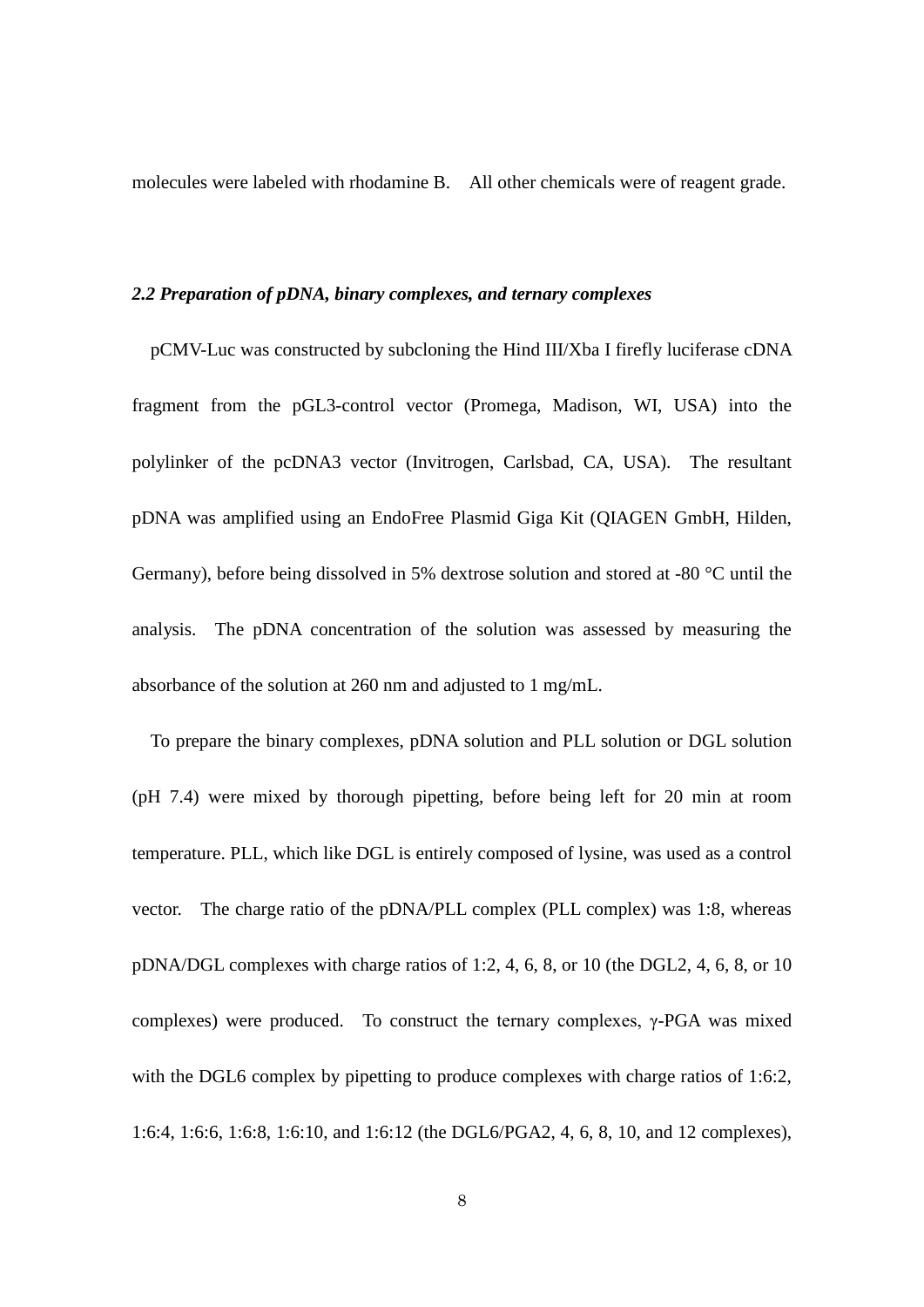which were then left for another 20 min at room temperature.

#### *2.3. Physicochemical properties of the complexes*

The particle sizes and ζ-potentials of each complex were measured using a Zetasizer Nano ZS (Malvern Instruments, Ltd., Malvern, United Kingdom). Particle size is shown as the number-weighted mean diameter.

To assess complex formation, 20-µL aliquots of each complex solution containing 1 µg pDNA were mixed with 4 µL loading buffer (30% glycerol and 0.2% bromophenol blue) and loaded onto 0.8% agarose gel. Electrophoresis (i-Mupid J; Cosmo Bio, Tokyo, Japan) was carried out at 50 V in running buffer solution (40 mM Tris/HCl, 40 mM acetic acid, and 1 mM ethylenediaminetetraacetic acid (EDTA)) for 60 min, and pDNA retardation was visualized with ethidium bromide staining.

# *2.4. In vitro gene expression and cellular uptake experiments*

B16-F10 cells, a mouse melanoma cell line, were obtained from the Cell Resource Center for Biomedical Research (Tohoku University, Japan). The cells were maintained in RPMI 1640 supplemented with 10% FBS and antibiotics (culture medium) in a humidified atmosphere of 5%  $CO<sub>2</sub>$  in air at 37 °C, before being plated on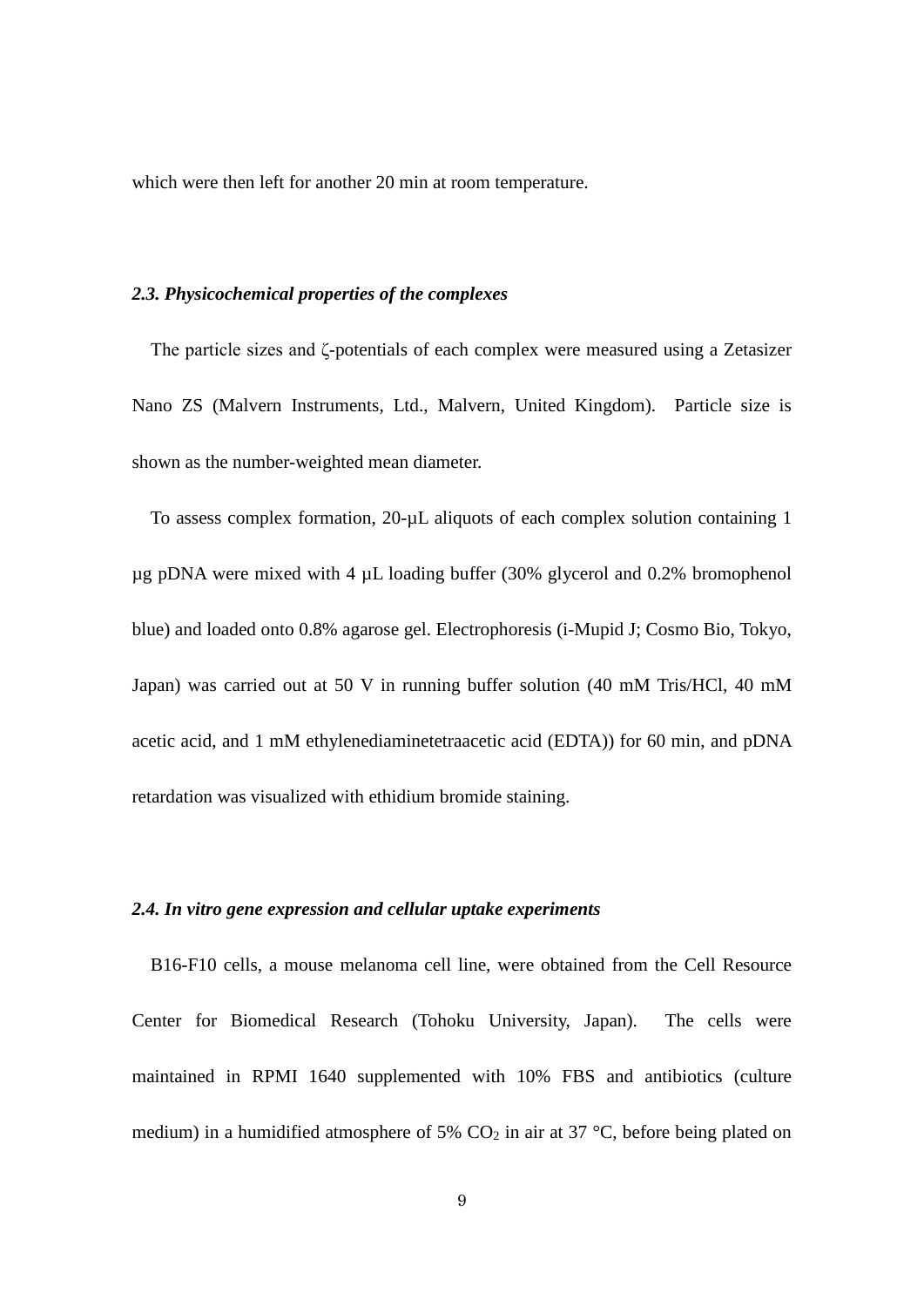24-well plates (Becton-Dickinson, Franklin Lakes, NJ, USA) at a density of  $1.0 \times 10^4$ cells/well and cultivated in 500 µL culture medium. In the transfection experiment, the medium was replaced with 500 µL Opti-MEM I medium after 24 h pre-incubation, and then the cells were treated with each complex (containing 1 µg pCMV-Luc) and incubated for 2 h. After the cells had been transfected, the Opti-MEM I medium was replaced with culture medium, and the cells were cultured for a further 22 h in a humidified atmosphere of 5%  $CO<sub>2</sub>$  in air at 37 °C. After 22 h incubation, the cells were washed with phosphate-buffered saline (PBS) and then lysed in 100 µL lysis buffer (pH 7.8; 0.1 M Tris/HCl buffer containing 0.05% Triton X-100 and 2 mM EDTA). Ten-microliter lysate samples were mixed with 50 µL of the luciferase assay buffer (PicaGene; Toyo Ink, Tokyo, Japan), and the amount of fluorescence produced was immediately measured using a luminometer (Lumat LB 9507; EG & G Berthold, Bad Wildbad, Germany). The protein content of the lysate was determined in a Bradford assay (Bio-Rad Laboratories, Inc., Hercules, CA, USA) in which BSA was used as a standard and absorbance was measured using a microplate reader (Sunrise RC-R; Tecan Japan Co., Ltd., Kanagawa, Japan) at 595 nm. Luciferase activity is shown as relative light units (RLU) per mg protein.

To visualize the uptake of the complexes, B16-F10 cells were transfected with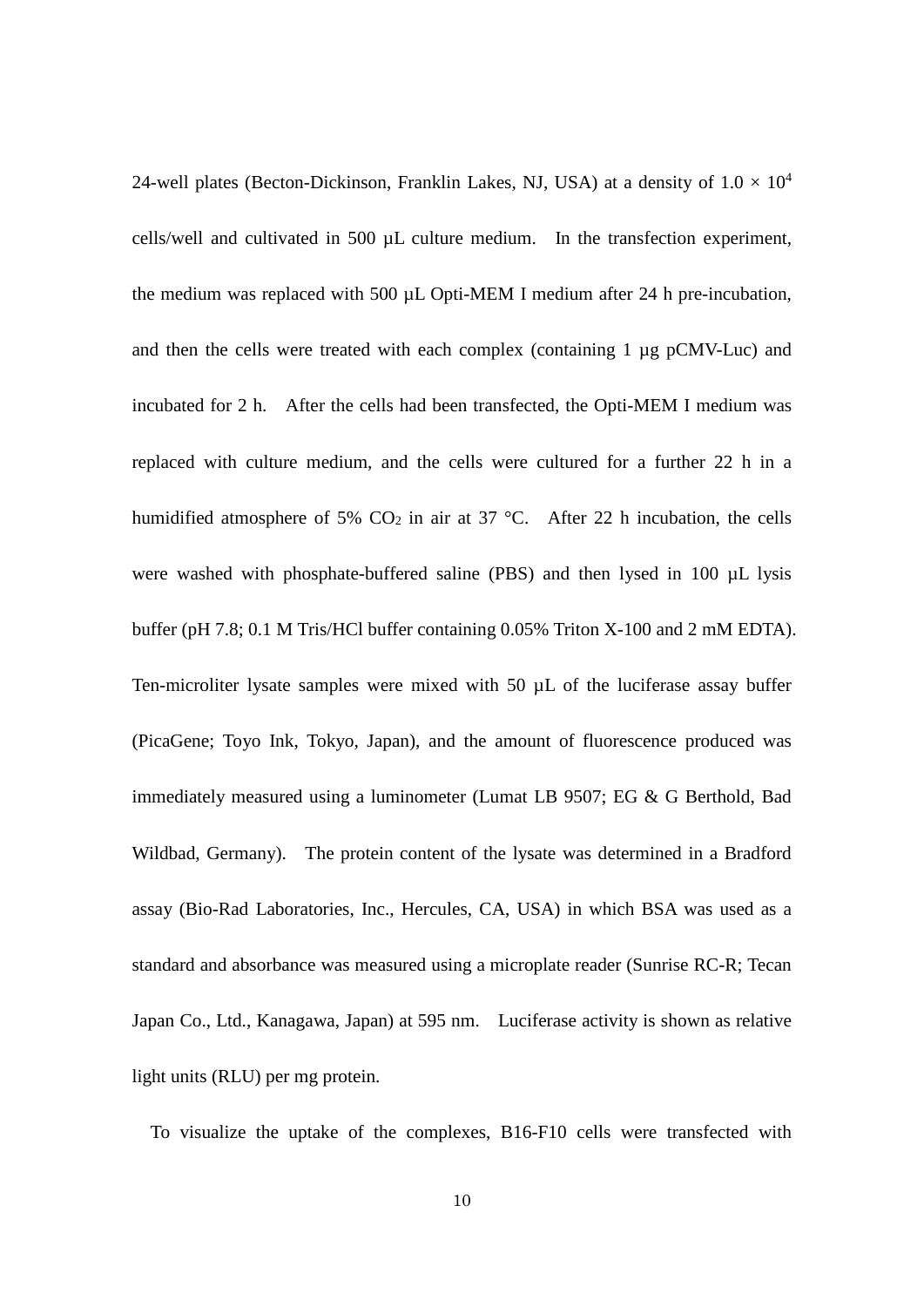complexes composed of pCMV-Luc and Rh-PLL or Rh-DGL, as described above. After 22 h incubation, the relative levels of Rh-PLL and Rh-DGL in the cells were characterized using fluorescence microscopy  $(200 \times$  magnification).

### *2.5. pH titration of PLL complex, DGL complex, and DGL/PGA complex*

 The PLL, DGL, or DGL/PGA complex was titrated using 2N sodium hydroxide (NaOH). Each solution had its pH adjusted to 3.0, and then the solutions were titrated with 2N NaOH. The resultant pH changes were recorded using a pH meter (LAQUA; HORIBA Ltd., Kyoto, Japan) and plotted to allow the buffering capacities of each complex to be compared.

#### *2.6. WST-1 assay*

 Tests examining the cytotoxic effects of the various complexes on B16-F10 cells were carried out using a WST-1-based commercially available cell proliferation reagent. The reagent was prepared (5 mM WST-1 and 0.2 mM 1-methoxy PMS in PBS) and filtered through a 0.22 µm filter (Millex-GP; Millipore Co, Bedford, MA, USA) just before the experiments. B16-F10 cells were plated on 96-well plates (Becton-Dickinson) at a density of  $3.0 \times 10^3$  cells/well in culture medium. Complexes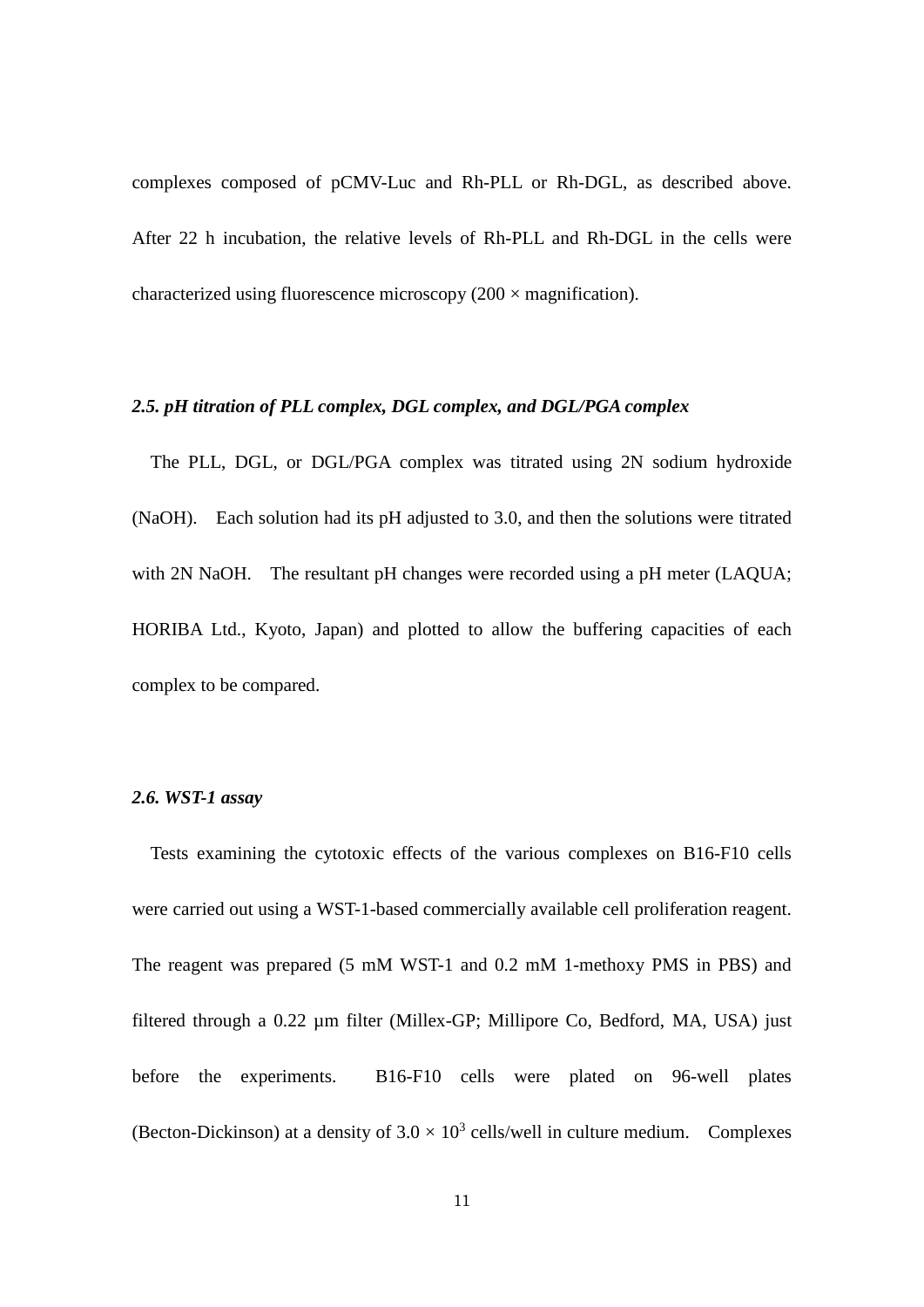containing 1 µg pDNA in 100 µL Opti-MEM I medium were added to each well and incubated for 2 h. Then, the medium was replaced with  $100 \mu L$  culture medium and incubated for another 22 h at 37 °C. The medium was then substituted for 100  $\mu$ L culture medium, and 10 µL of the WST-1 reagent were added to each well. The cells were incubated for an additional 2 h at  $37 \text{ °C}$ , and the absorbance of each well was measured at a wavelength of 450 nm (reference wavelength: 630 nm) using a microplate reader. The results are shown as percentages of the value for the untreated cells.

#### *2.7. Inhibition study*

 To determine the endocytotic pathway used to transport the complexes into the cells, the cells were subjected to 23 h pre-incubation, before being treated with 0.014 mM chlorpromazine (CPZ), as an inhibitor of clathrin-mediated endocytosis; 0.2 mM genistein, as an inhibitor of caveolae-mediated endocytosis; or 1 mM amiloride, as an inhibitor of macropinocytosis, for 1 h. After the cells had been treated in the abovementioned manner, the DGL6 or DGL6/γ-PGA8 complex was added to the media containing each inhibitor, and then the cells were incubated for 2 h at  $37^{\circ}$ C. After 2 h transfection, the medium was replaced with culture medium, the cells were cultured for a further 22 h at 37  $\degree$ C, and then their luciferase activity was determined. The results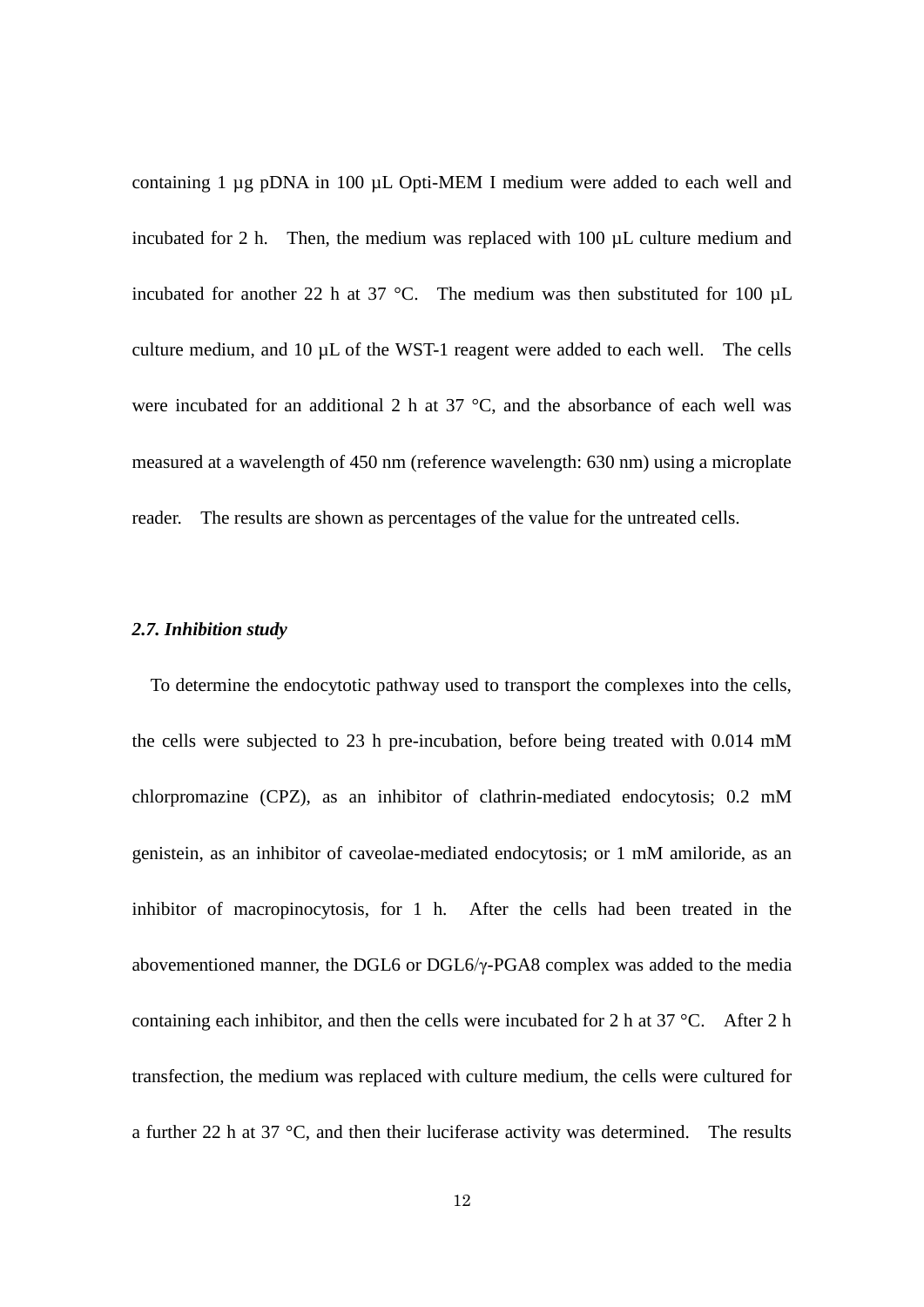are shown as percentages of the values for the untreated cells.

#### *2.8. Animals*

 All animal care and experimental procedures were performed in accordance with the Guidelines for Animal Experimentation of Nagasaki University after receiving approval from the institutional animal care and use committee. Male ddY mice (5-weeks-old) were purchased from Japan SLC (Shizuoka, Japan). After being delivered, the mice were allowed to acclimatize to their new environment for at least one day before the experiments.

#### *2.9. In vivo study*

 Two hundred and fifty µL of the DGL6 or DGL6/γ-PGA8 complex (containing 40 µg pCMV-Luc) were intravenously injected into each mouse to examine the transgene expression efficiency of these complexes. Six hours after being injected with the complexes, the mice were sacrificed, and the liver, kidneys, spleen, heart, and lungs were dissected. The tissues were washed twice with cold saline and homogenized with lysis buffer. The resultant homogenates were centrifuged at 15,000 rpm (Kubota 3500) for 5 min, and the associated supernatants were subjected to luciferase assays.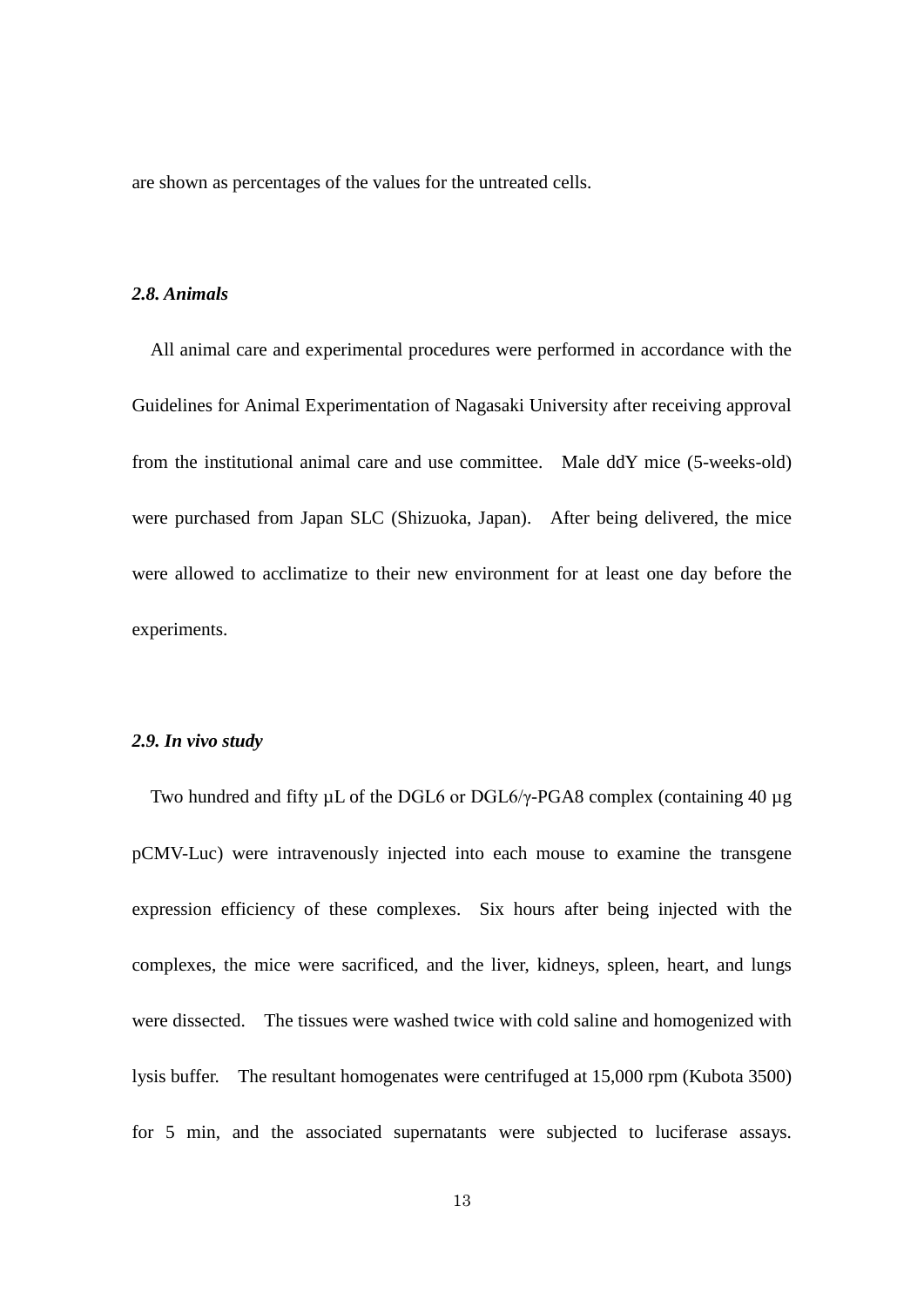Luciferase activity is indicated as RLU per gram of tissue.

#### *2.10. Agglutination study*

Mouse erythrocytes were subjected to three rounds of centrifugation at 5000 rpm at 4 °C (Kubota 3500; Kubota, Tokyo, Japan) for 5 min and then resuspended in PBS (a 2% (v/v) stock suspension was prepared). DGL6 or DGL6/ $\gamma$ -PGA8 complexes were added to samples of the erythrocyte suspension (complex: stock suspension  $= 1:1$ ), which were then incubated for 15 min at room temperature. Next, 10  $\mu$ L of each sample were placed on a glass plate, and the extent of agglutination within the samples was assessed by microscopy  $(200 \times$  magnification).

#### *2.11. Statistical analysis*

The statistical significance of differences between two groups was assessed using the Student's *t* test. Multiple comparisons among the groups were performed using Dunnett's pairwise multiple comparisons *t* test.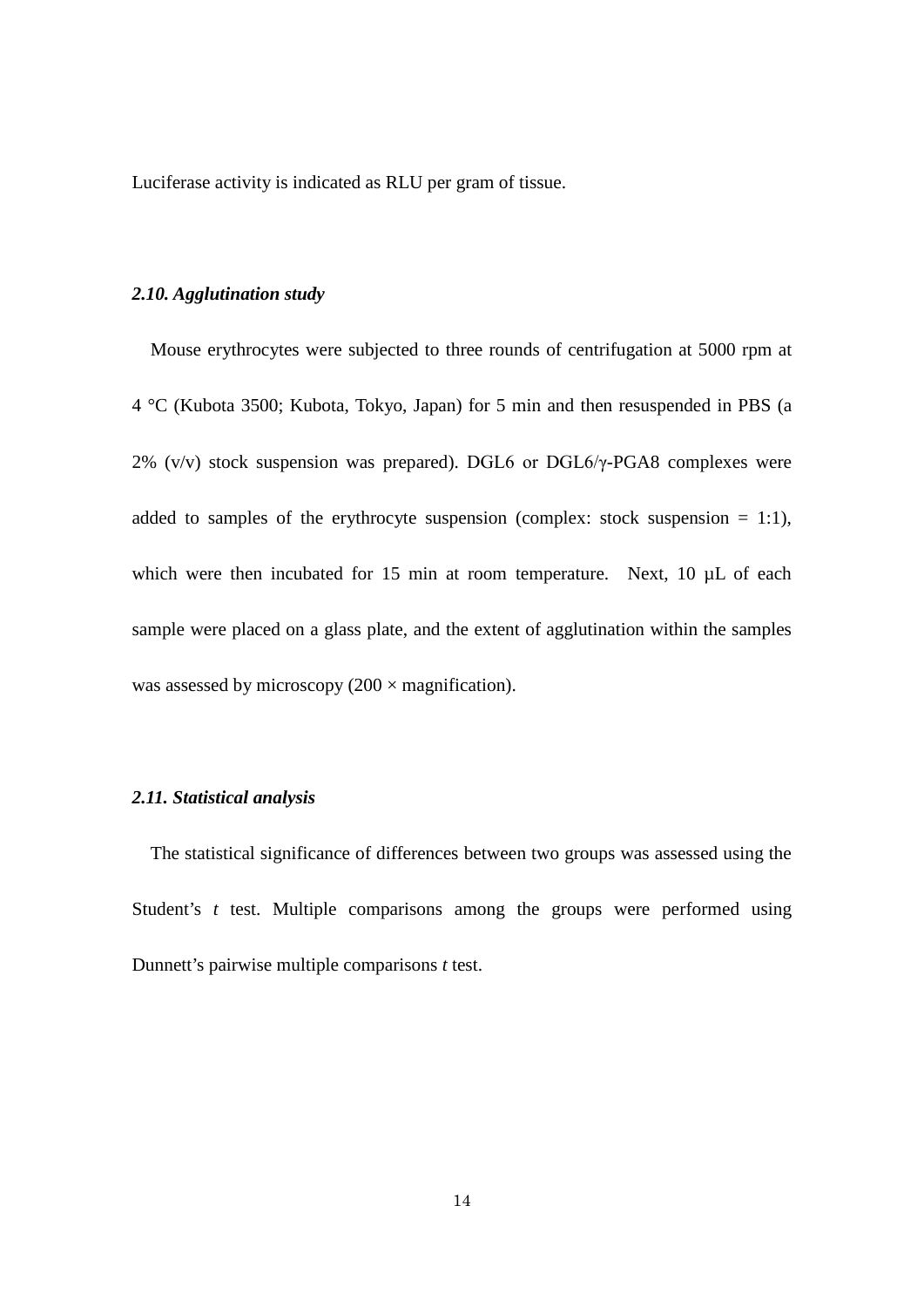# **3. Results**

*3.1. Physicochemical properties and electrophoretic assay of PLL and DGL complexes*

 A PLL complex with a PLL to pDNA charge ratio of 8 was used as a control for the comparisons with the DGL complexes. The particle sizes and ζ-potentials of the PLL and DGL complexes are summarized in Table 1. The PLL complex had a particle size of 76.4  $\pm$  12.8 nm and a  $\zeta$ -potential of 48.4  $\pm$  0.3 mV. The DGL complexes had particle sizes of approximately 30–158 nm and ζ-potentials of 34–46 mV.

 During a gel retardation assay, naked pDNA was detected as bands on agarose gel. On the other hand, no such bands were detected in the lanes for the PLL and DGL complexes (Fig. 1). These findings confirmed that both PLL and DGL were able to form stable pDNA-containing complexes.

*3.2. In vitro transfection efficiency and buffering capacity of the PLL and DGL complexes*

 B16-F10 cells were transfected with the PLL complex or one of the DGL complexes, incubated for 22 h, and then had their luciferase activity evaluated. The *in vitro*  transgene expression efficiencies of the PLL and DGL complexes are shown in Fig. 2.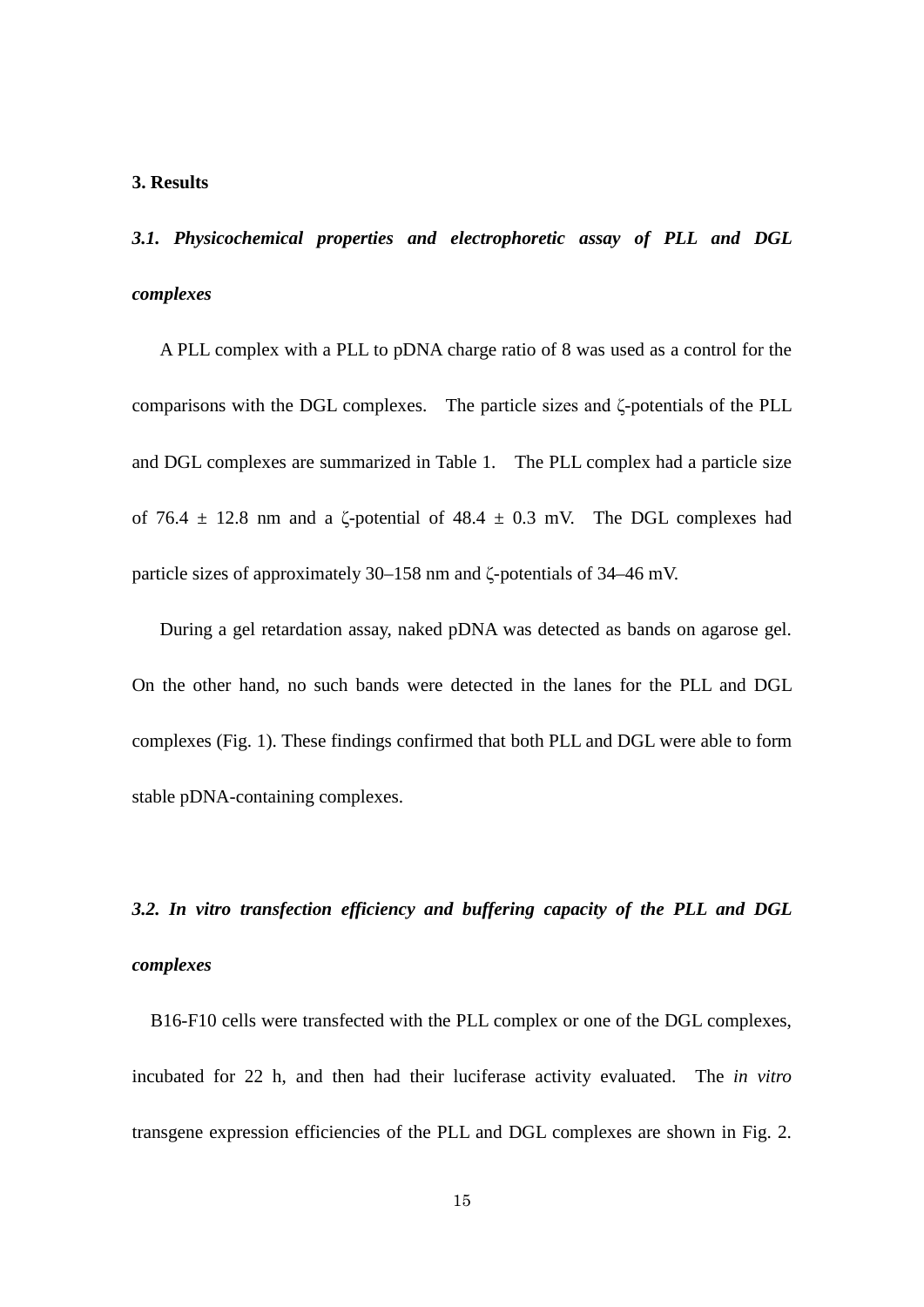The PLL complexes displayed low transgene expression levels. Conversely, the transgene expression levels of the cells that were transfected with the DGL complexes were over 100-fold higher than those seen in the cells transfected with PLL complexes. Among the cells that were transfected with the DGL complexes, luciferase activity increased with the amount of DGL contained within the complex, up to a charge ratio of 6, and then gradually decreased.

 Other B16-F10 cells were transfected with PLL or DGL complexes containing Rh-PLL or Rh-DGL to allow the uptake of the complexes to be visualized (Fig. 3). As a result, many red dots representing Rh-PLL or Rh-DGL were observed in most of the transfected cells.

 The results of the experiment assessing the buffering capacity of the DGL and PLL complexes are shown in Fig. 4. The DGL complexes exhibited higher buffering capacity than the PLL complex between pH 5 and 7.

# *3.3. Physicochemical properties and electrophoretic assay of the DGL/γ-PGA complexes*

 On the basis of our findings regarding the physicochemical properties of the complexes and the results of the *in vitro* transfection experiments, we prepared a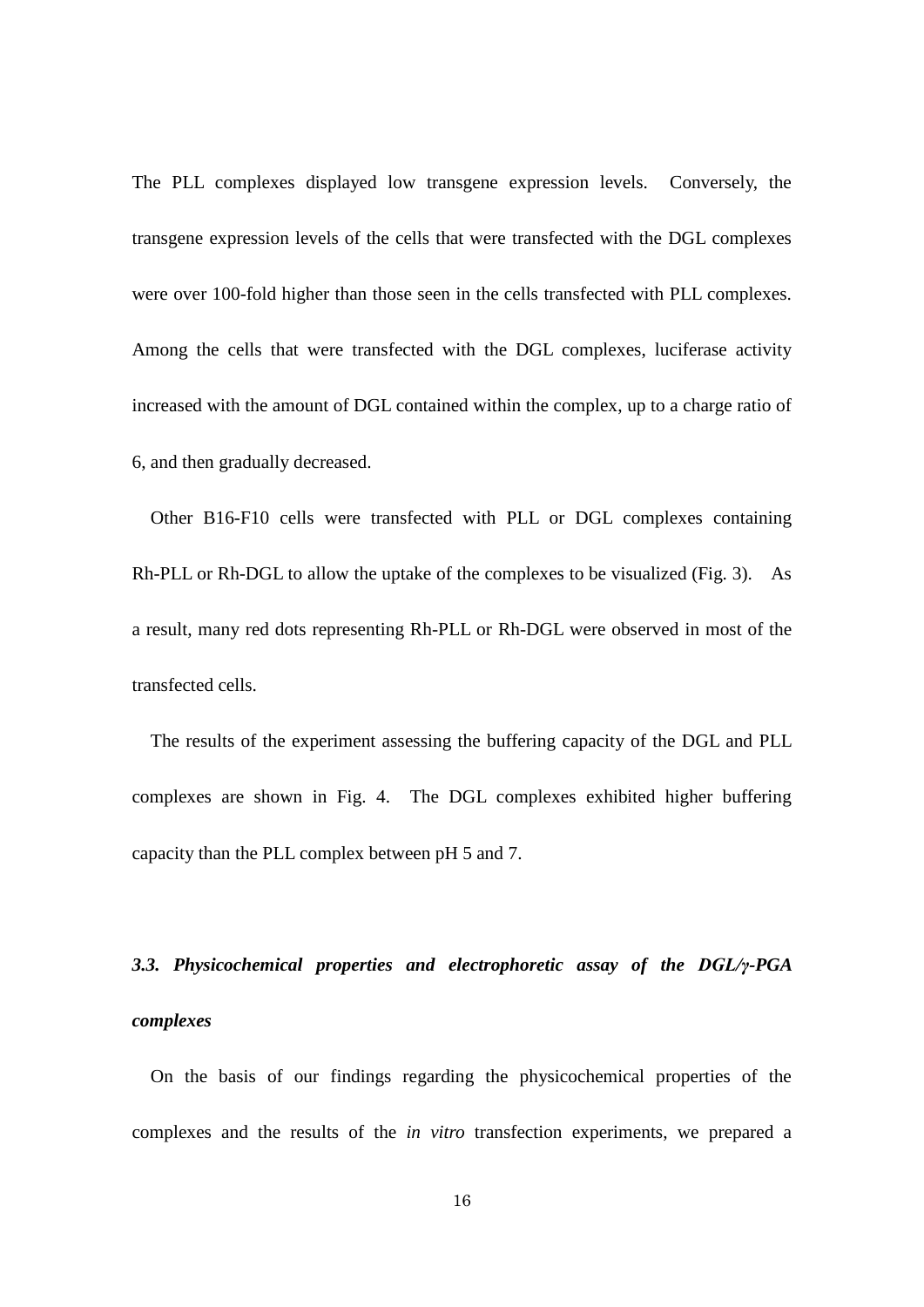number of ternary complexes containing the DGL6 complex and varying amounts of γ-PGA. The particle sizes and ζ-potentials of these DGL6/γ-PGA complexes are shown in Table 2. DGL6/γ-PGA complexes with γ-PGA to pDNA charge ratios of  $>8$ exhibited particle sizes of  $~100$  nm, while the DGL6/ $\gamma$ -PGA4 complex tended to aggregate. The addition of  $\gamma$ -PGA decreased the ζ-potential of the DL6 complex in a concentration-dependent manner. The DGL6/ $\gamma$ -PGA complexes with charge ratios  $>8$ had anionic surface charges.

 As was done for the PLL and DGL complexes, gel retardation assays were performed to examine whether that the DGL6/γ-PGA complexes were stable DNA vectors (Fig. 5). Once again, no bands representing naked pDNA were detected in the lanes for the DGL6/γ-PGA complexes, indicating that they were stable DNA vectors.

# *3.4. In vitro transfection efficiency of the DGL/γ-PGA complexes*

 Next, the DGL/γ-PGA complexes were incubated with B16-F10 cells, incubated for 22 h, and then had their luciferase activity determined. The *in vitro* transgene expression efficiencies of DGL/γ-PGA complexes with various charge ratios are shown in Fig. 6. The transgene expression efficiency of the DGL6 complex exceeded  $10^9$ RLU/mg protein, whereas that of the DGL6/γ-PGA2 complex was  $\sim 10^{10}$  RLU/mg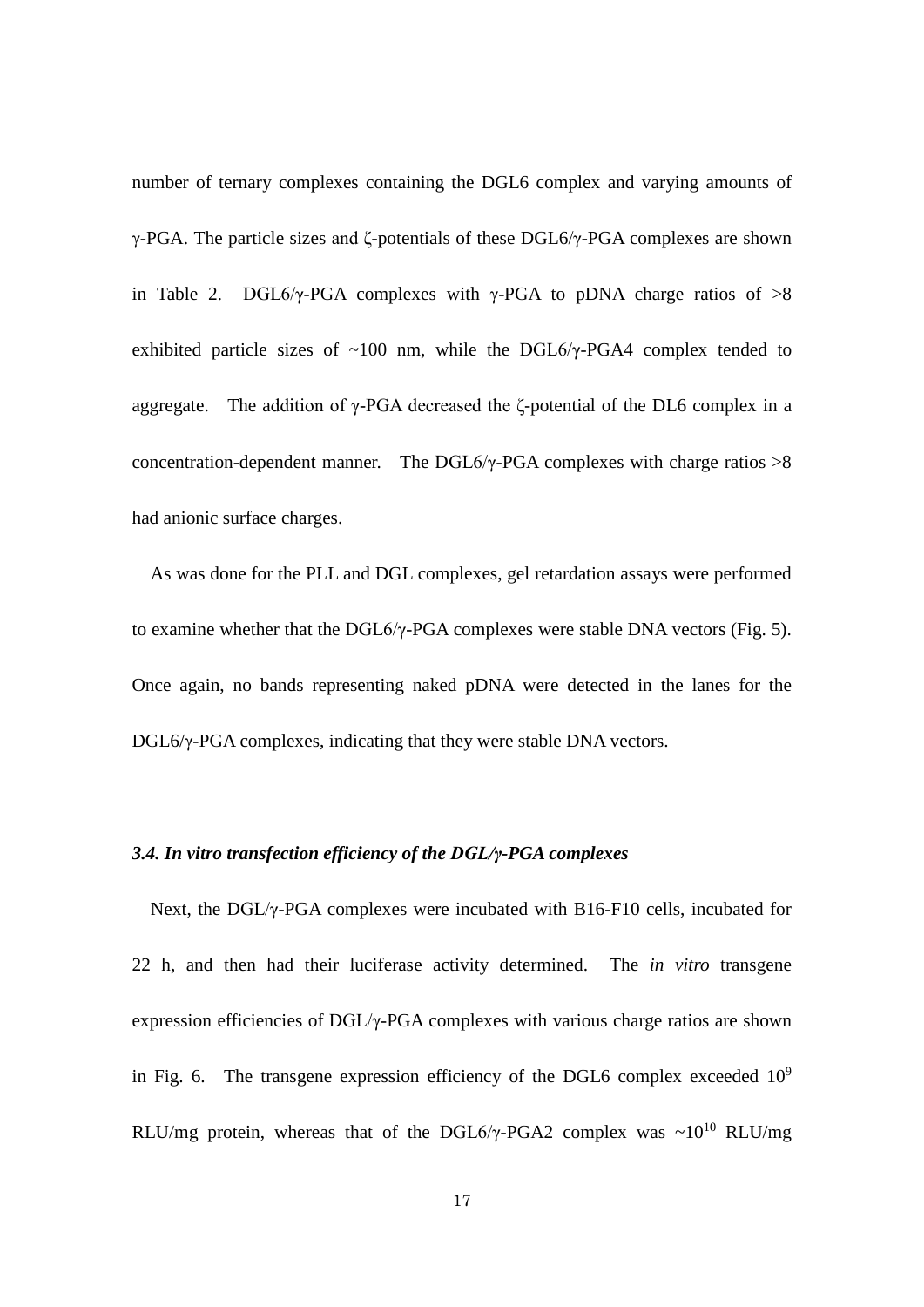protein, and the luciferase activity induced by the complexes decreased as the amount of γ-PGA contained within them increased. The luciferase activity of each DGL6/γ-PGA complex was higher than that of the DGL6 complex. Also, the DGL6/γ-PGA8 complex exhibited greater buffering capacity than the PLL complex between pH 5 and 7 (Fig. 4).

# *3.5. Cytotoxicity*

 To evaluate the cytotoxicity of the complexes, each complex was added to B16-F10 cells, and then the viability of the cells was evaluated using the WST-1 assay (Fig. 7). The DGL6 complex displayed significantly greater cytotoxicity than the control (P  $\leq 0.01$ ). However, the addition of γ-PGA decreased the cytotoxicity of the DGL6 complex, and the DGL6/γ-PGA complexes with charge ratios of 6-10 did not markedly affect the viability of the B16-F10 cells.

# *3.6. Inhibition study*

 On the basis of our findings regarding the physicochemical properties of the complexes and the results of the in vitro transfection experiments and the WST-1 assay, the DGL6 and DGL6/γ-PGA8 complexes were subjected to an inhibition study in order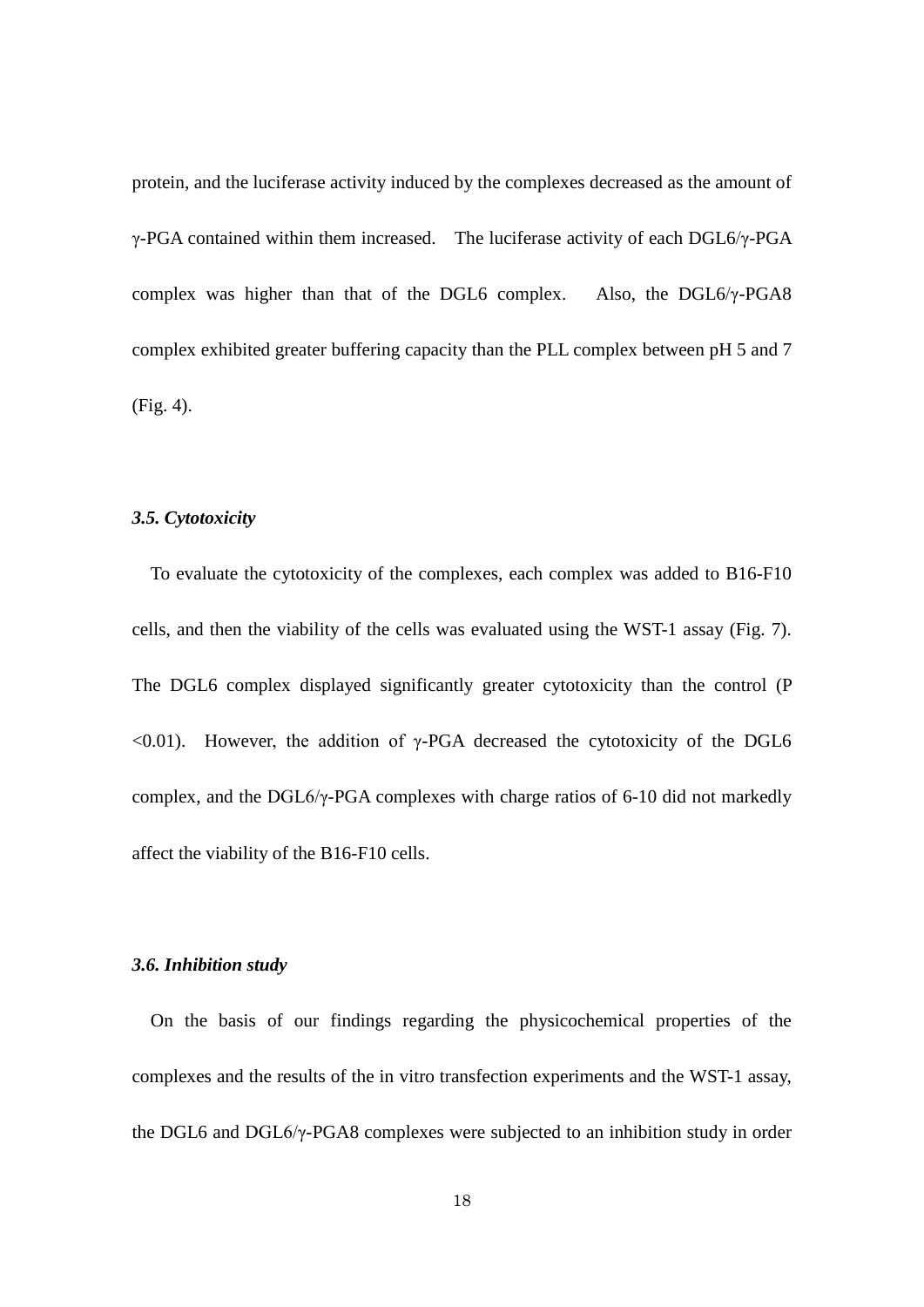to examine the mechanisms responsible for their uptake. As a result, it was found that endocytotic inhibitors decreased the transgene expression efficiencies of the DGL6 and DGL6/γ-PGA8 complexes (Fig. 8). Namely, CPZ, an inhibitor of clathrin-mediated endocytosis, and genistein, an inhibitor of caveolae-mediated endocytosis, decreased the transgene expression efficiencies of the DGL6 complex to about 25% and 7%, respectively. In addition, the inhibition of macropinocytosis with amiloride decreased the transgene expression efficiency of the DGL6 complex to  $\sim$  50%. On the other hand, the transgene expression efficiency of the DGL6/γ-PGA8 complex was only significantly suppressed by genistein.

#### *3.7. In vivo study*

 Next, the *in vivo* transgene expression efficiency of the DGL6 and DGL6/γ-PGA8 complexes was examined in ddY male mice (Fig. 9). The luciferase activity levels of several tissues were determined at 6 h after the intravenous administration of the complexes. The DGL6 complex induced gene expression in the liver, spleen, and lungs. On the other hand, the DGL6/γ-PGA8 complex only induced markedly high gene expression in the spleen.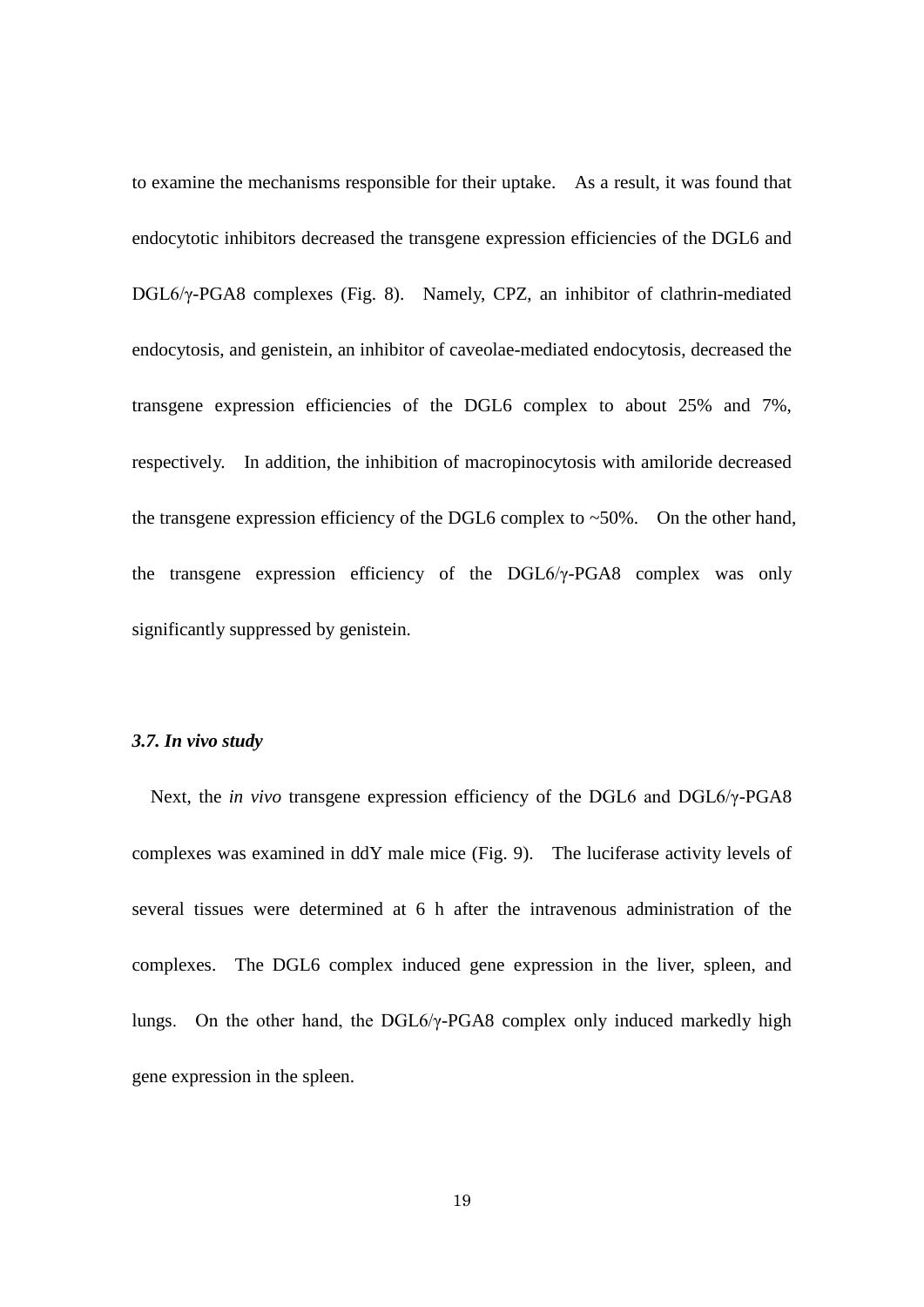# *3.8. Agglutination study*

 As previous studies have found that DGL vectors induced agglutination, the extent of the erythrocyte agglutination induced by the DGL6/γ-PGA8 complex was compared with that induced by the DGL6 complex (Fig. 10). Microscopic examinations demonstrated that the DGL6 complex caused severe agglutination while the DGL6/γ-PGA8 complex did not induce any agglutination.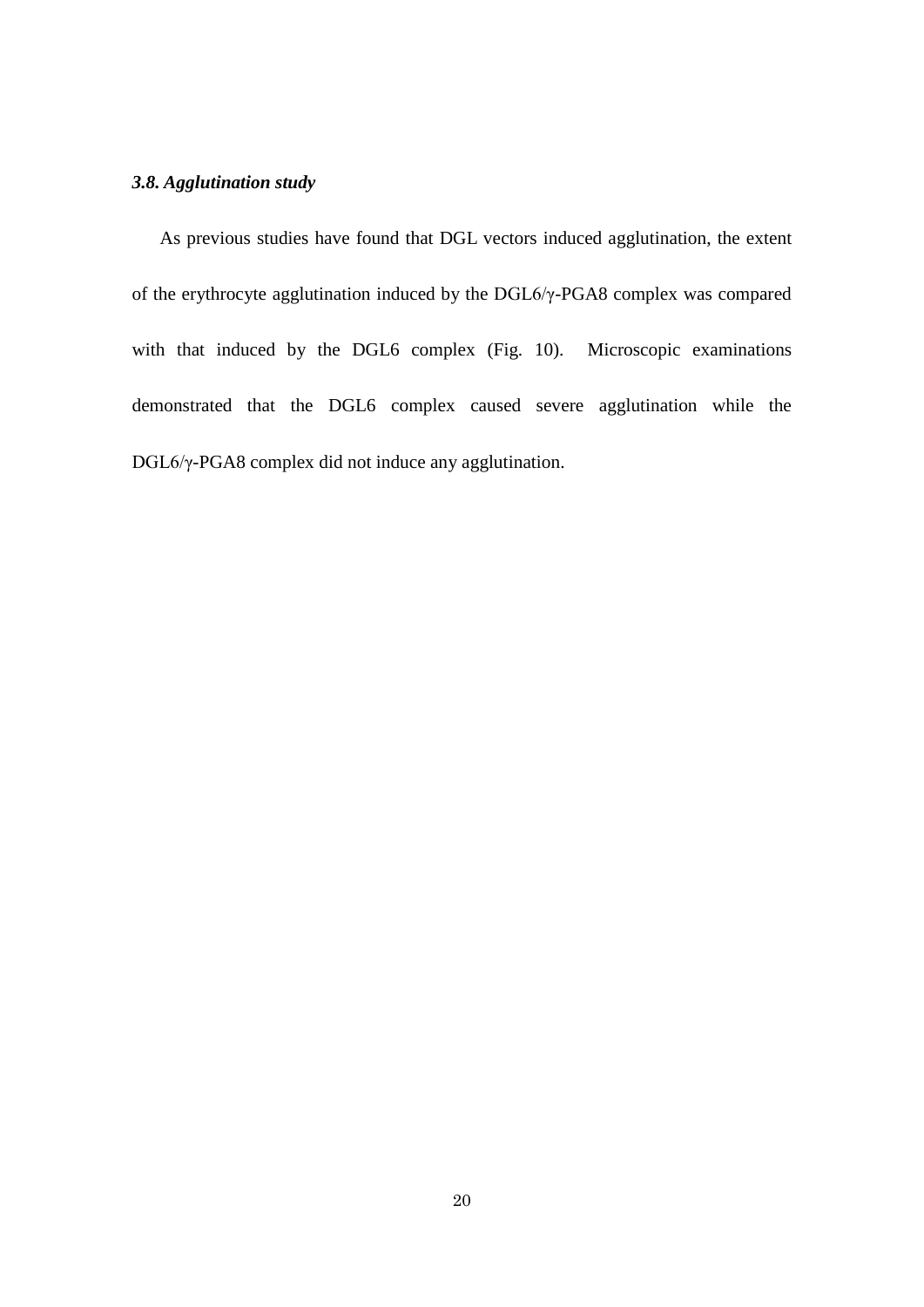### **4. Discussion**

 DGL is a type of a dendrigraft polymer composed of naturally occurring amino acid (lysine) monomers, making it favorable for biomedical applications. In this study, we attempted to develop new biodegradable gene vectors composed of DGL. First, it was important to confirm that DGL is able to form stable complexes with pDNA. Electrophoresis demonstrated that DGL formed stable self-assembling pDNA-containing nanoparticles; i.e., no bands for naked pDNA were detected in the lanes for the DGL complexes. In addition, the physicochemical properties of biodegradable gene vectors, such as their particle size and ζ-potential, have important effects on their transfection efficiency. For example, a previous study reported that cells commonly take up complexes measuring fifty to several hundred nanometers in diameter [18]. Thus, the particle sizes of the DGL DNA vectors produced in the present study were measured, and it was found that they varied from 30-158 nm (Table 1), which would put them roughly within the range described above. However, they also exhibited positive surface charges, which might be disadvantageous as cationic particles have been shown to have cytotoxic effects.

Next, we compared the transfection efficiency and cellular uptake of each complex in B16-F10 cells. The gene expression levels induced by the DGL complexes were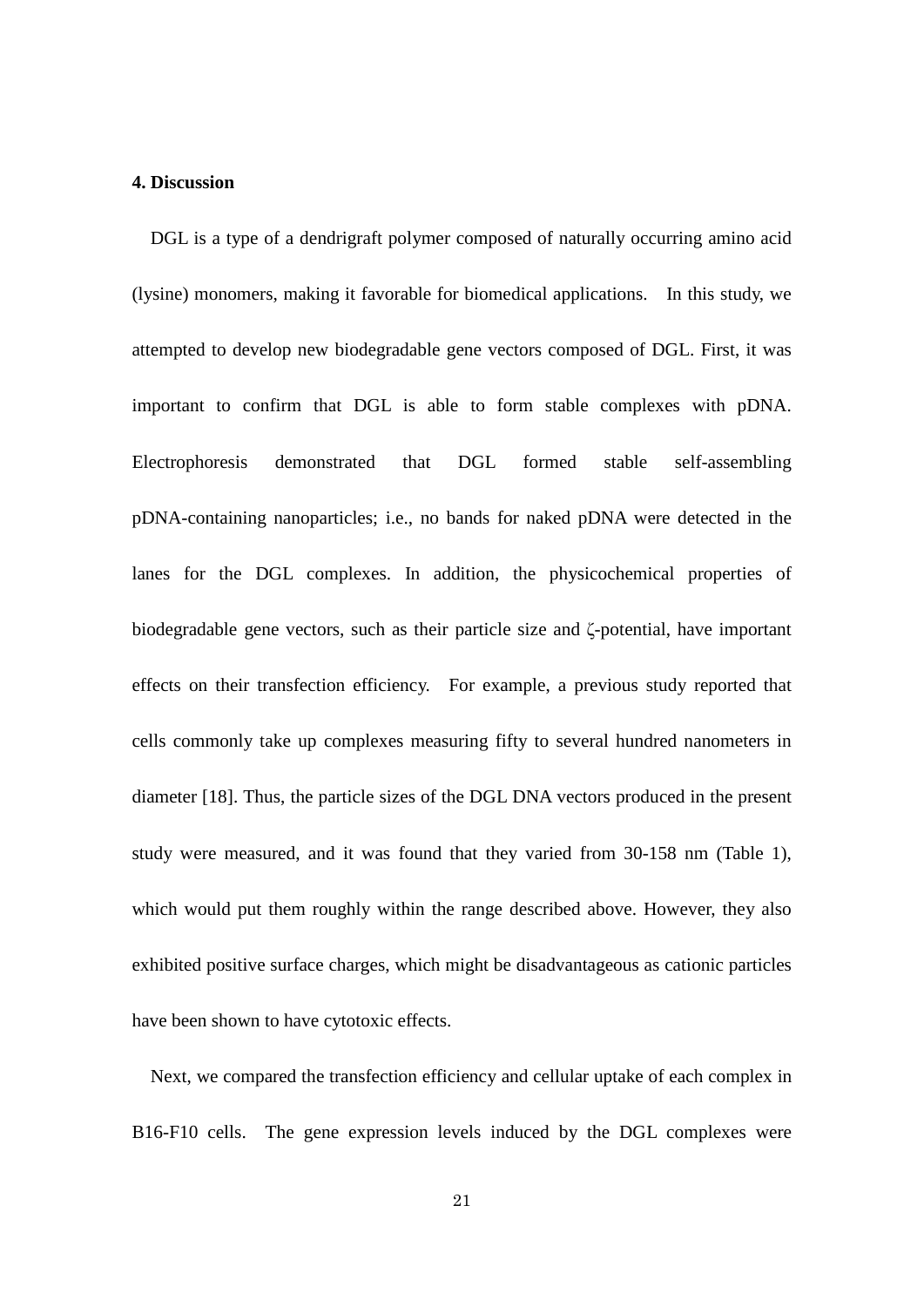100-fold higher than those induced by the control PLL complex (Fig. 2), although strong cellular uptake of both the PLL and DGL complexes was observed during experiments involving complexes containing Rh-PLL or Rh-DGL (Fig. 3). Yamagata et al. also reported that another type of poly-L-lysine induced markedly higher dendrimer gene expression than PLL [12]. Generally, non-viral gene carriers with strong pH buffering abilities are able to promote endosomal escape, resulting in an increase in gene transfection efficiency. In this study, pH titration demonstrated that the DGL complexes had higher buffering capacity than the PLL complex (Fig. 4). Thus, the marked difference between the gene expression levels induced by the DGL and PLL complexes might have mainly been caused by variations in the frequency of endosome escape. However, a previous study also showed that lysine dendrimers facilitate DNA transcription; i.e., a lysine dendrimer was found to cause less pDNA compaction than PLL [12].

 Many cationic non-viral gene vectors have been reported to cause cytotoxicity due the strong affinity of positively charged particles for the cellular membrane [19]. In this study, the DGL complexes also exhibited cytotoxicity at high doses. One promising approach to overcoming such cytotoxicity is the addition of anionic polymers to cationic complexes. For example, we previously found that γ-PGA decreased the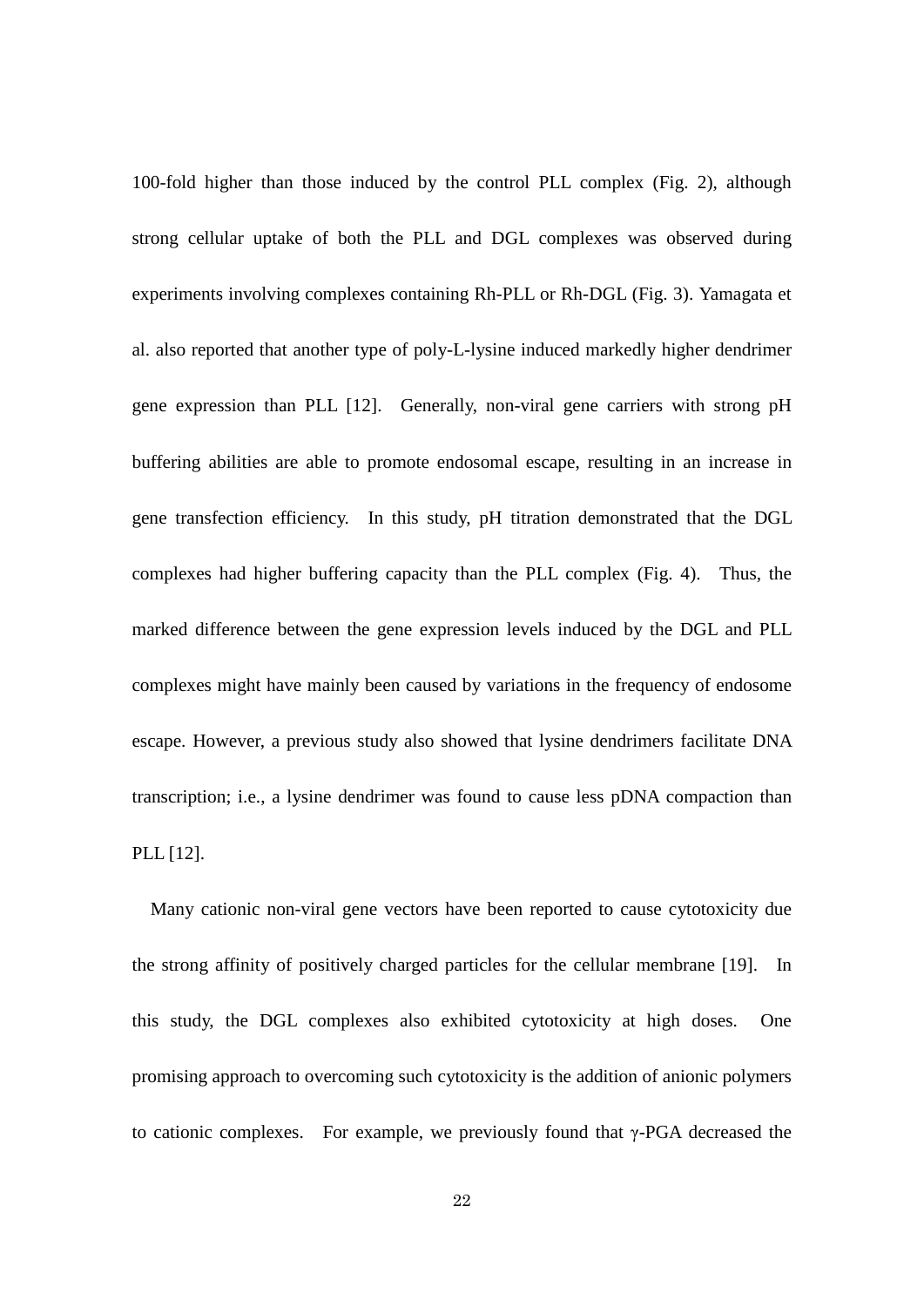toxicity of cationic compounds [17]. Therefore, in the present study various amounts of γ-PGA were added to the DGL6 complex to produce ternary complexes (DGL/γ-PGA complexes).

γ-PGA is known to be biocompatible and is produced by microbial species typified by *Bacillus subtilis* [28]. Moreover, a previous study found that synthesized γ-PGA had negligible toxic effects on the human B-cell line EHRB, even at a concentration of 100 mg/L, whilst another study found that when 1 mg γ-PGA was injected into mice it had no toxic effects and did not cause any immunological or inflammatory reactions [29, 30].

The addition of γ-PGA to the DGL6 complex decreased its ζ-potential in a concentration-dependent manner, and the DGL/ $\gamma$ -PGA complexes with  $\gamma$ -PGA to pDNA charge ratios of >8 exhibited anionic surface charges (Table 2). Interestingly, the particle sizes of the DGL/γ-PGA complexes were not larger than those of the DGL complexes; therefore, γ-PGA might have increased the compaction of the DGL complexes via electrostatic interactions. The negative surface charges possessed by the DGL/ $\gamma$ -PGA complexes with  $\gamma$ -PGA to pDNA charge ratios of  $>8$  indicate that these particles contained γ-PGA on their outer surfaces. Worryingly, some anionic polymers, such as heparin sulfate and heparan sulfate, have been shown to cause pDNA to be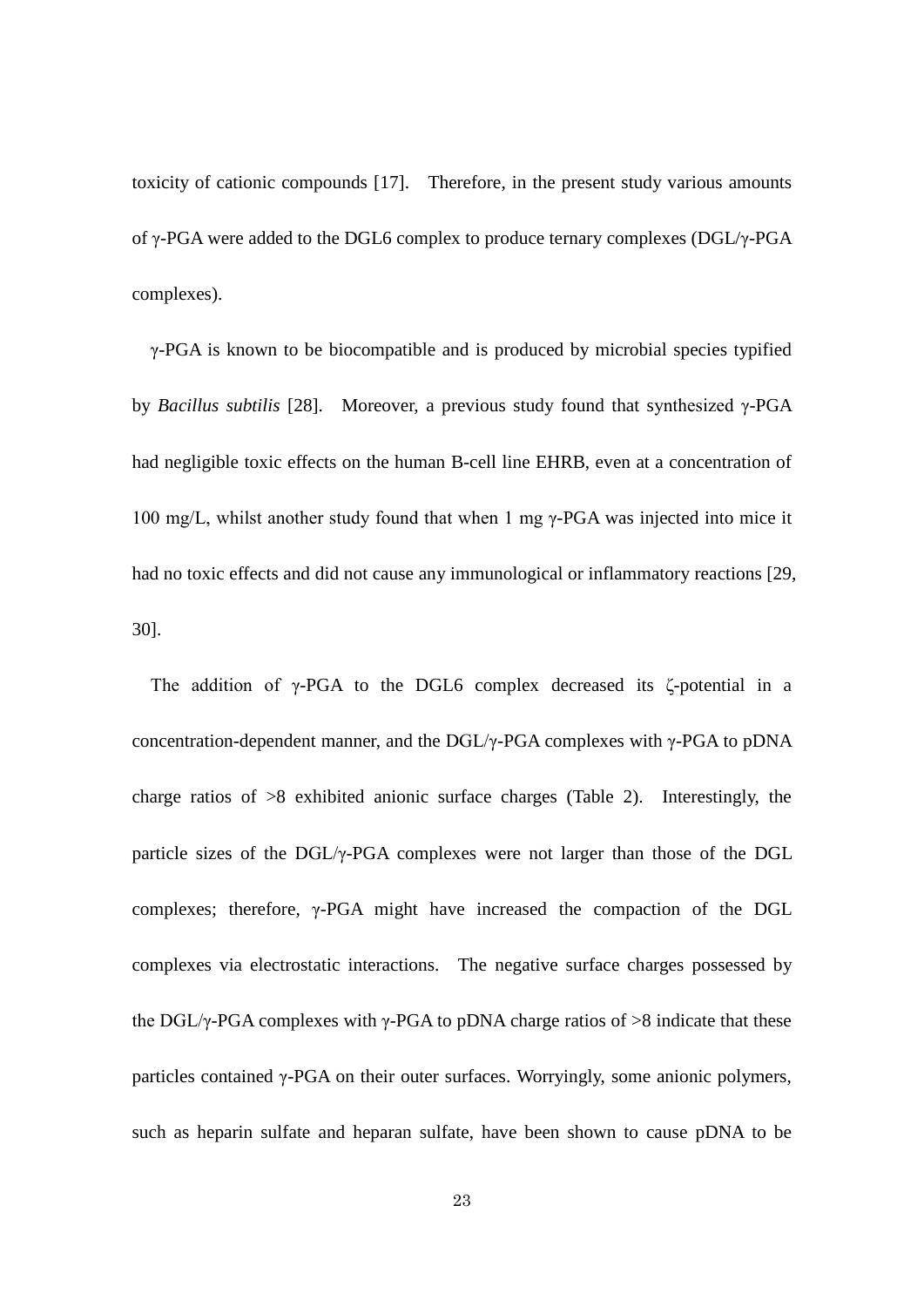released from pDNA/cationic polymer complexes [20, 21]. However, the addition of γ-PGA to the DGL6 complex did not result in pDNA release (Fig. 5). In addition, the anionically charged DGL/γ-PGA complexes exhibited markedly decreased cytotoxicity compared with the DGL complexes (Fig. 7).

Anionic complexes are generally not taken up by cells because they electrostatically repulse the cellular membrane. However, we previously found that a γ-PGA-coated complex with an anionic charge was taken up via a γ-PGA-specific receptor-mediated energy-dependent process [17]. In agreement with this, the DGL/γ-PGA complexes with anionic surface charges were found to be stronger inducers of transgene expression than the DGL complexes (Fig. 6). In particular, the markedly high transgene expression induced by the DGL6/γ-PGA 2 complex might be worth investigating in a future study. Also, the DGL/γ-PGA complexes continued to display sufficient buffering capacity (Fig. 4).

To clarify the mechanisms responsible for the uptake of the complexes, we compared the uptake pathway of the anionic DGL6/γ-PGA8 complex with that of the cationic DGL6 complex. CPZ, genistein, and amiloride all suppressed the transgene expression efficiency of the DGL6 complex, suggesting that it was taken up by the cells via several mechanisms, including caveolae-mediated endocytosis and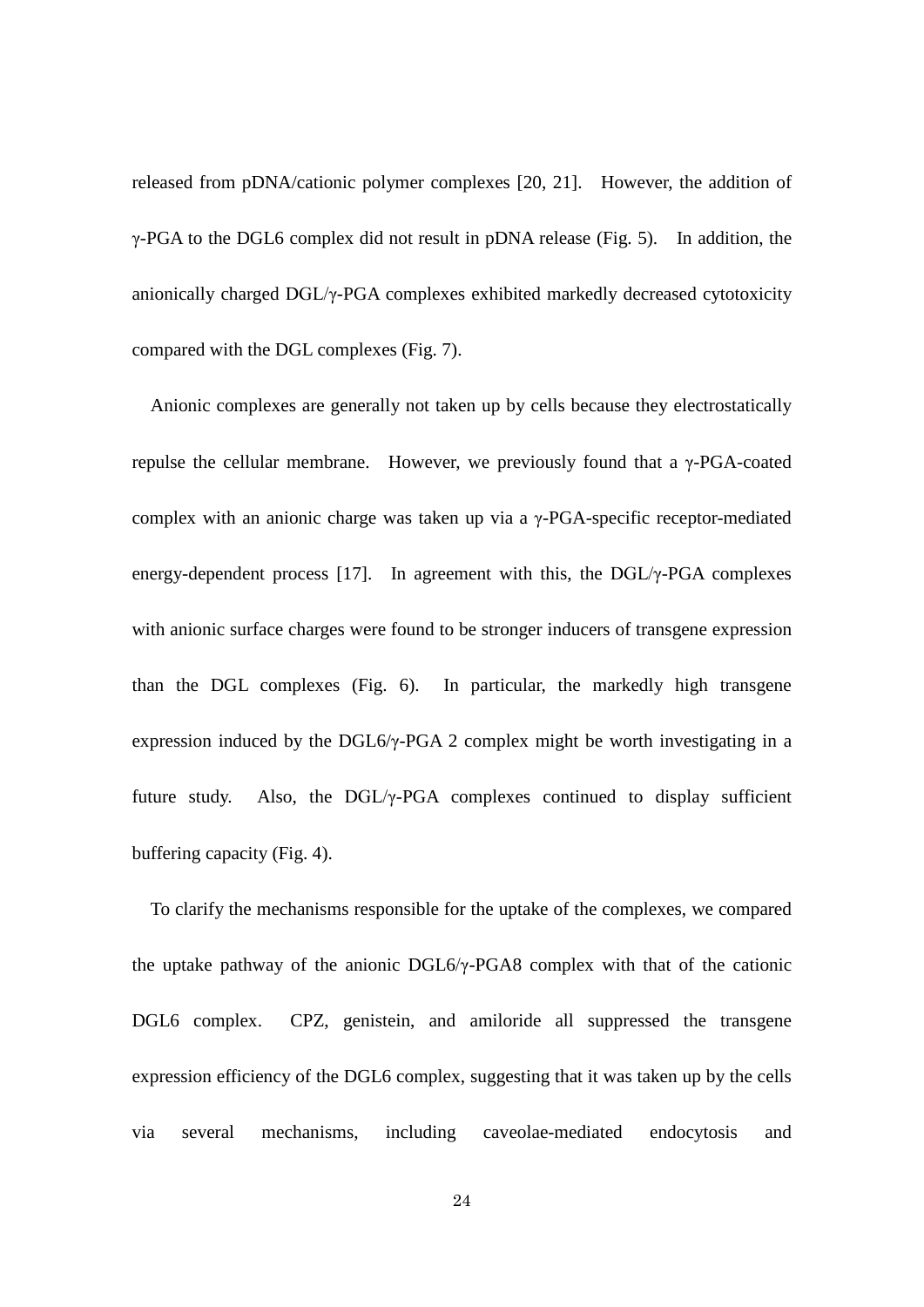clathrin-mediated endocytosis (Fig. 8A). On the other hand, the transgene expression efficiency of the DGL6/ $\gamma$ -PGA8 complex was only suppressed by the addition of genistein (Fig. 8B). These results suggested that the DGL/γ-PGA complexes were taken up by caveolae-mediated endocytosis, which could be advantageous as it has been reported that caveolae-mediated uptake does not lead to lysosomal degradation [22,23]. Based on these findings, we consider that the charge ratio of DGL to  $\gamma$ -PGA might affect the cellular uptake pathways of DGL/γ-PGA complexes.

 A previous study showed that cationic non-viral gene vectors caused the agglutination of blood components such as erythrocytes and albumin because of their strong electrostatic interactions [24]. Such agglutination often leads to adverse effects, including embolisms and inflammatory reactions. In the current study, the DGL6 complex induced transient erythrocyte agglutination at high doses, as shown in Fig. 10. In contrast, the DGL6/γ-PGA8 complex did not cause any agglutination. Thus, changing the polarity of the surface charge of the DL6 complex from positive to negative appeared to have reduced its interactions with blood components.

 DGL complexes are biodegradable nanoparticles that exhibit high transfection efficiency. Furthermore, in the present study DGL/γ-PGA complexes exhibited similar transfection efficiency to DGL complexes whilst displaying decreased toxicity. In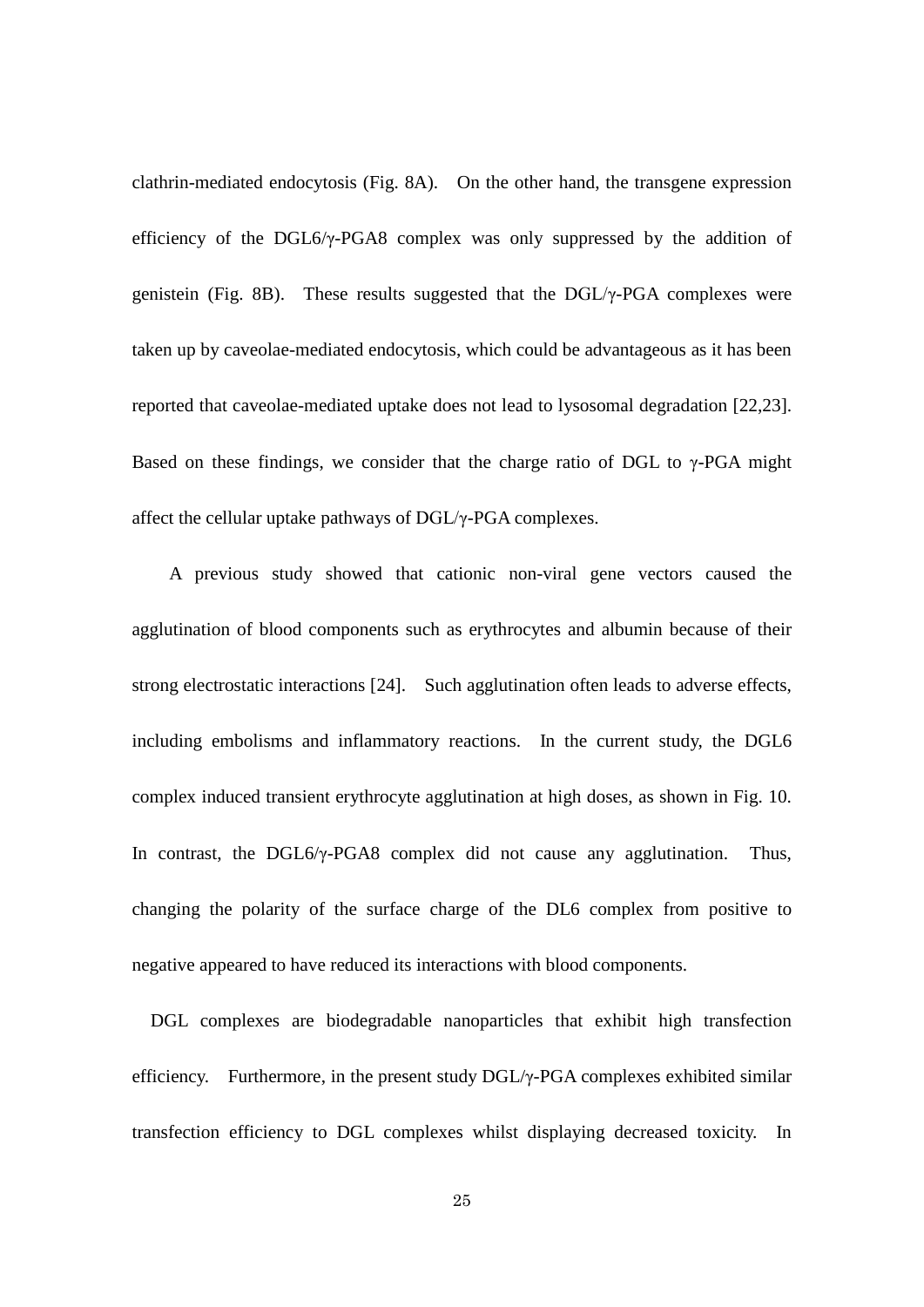addition, after being injected into mice the DGL6 complex induced marked gene expression in the liver, spleen, and lung (Fig. 9A), which makes sense as nanoparticles are taken up by the reticuloendothelial system. On the other hand, the DGL6/γ-PGA8 complex only induced strong gene expression in the spleen (Fig. 9B). Sutherland et al. reported that poly-γ-D-glutamic acid (γDPGA), which is a capsular component of *Bacillus anthracis*, mainly accumulated in the spleen and liver after its intravenous injection into mice [26, 27]. Therefore, the DGL/γ-PGA complexes examined in the present study might have accumulated in the spleen via the same mechanism. We previously reported that a pDNA/polyethylenimine/γ-PGA complex, which also induced strong gene expression in the spleen, was an effective DNA vaccine against malaria [25]. Thus, DGL/γ-PGA complexes might also prove to be useful for such vaccines.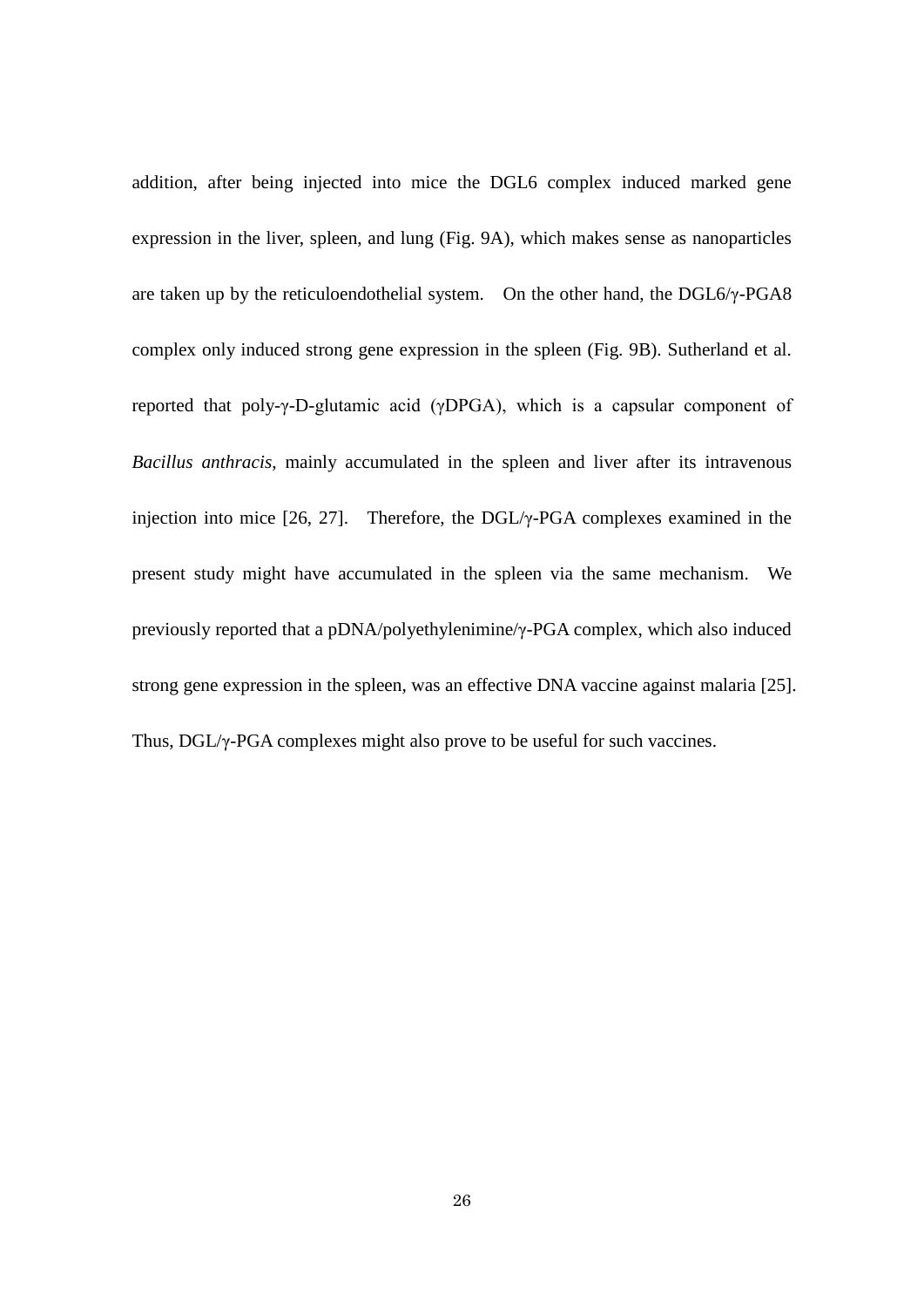# **5. Conclusions**

 We developed novel gene vectors composed of DGL. Whilst the transfection efficiency of the developed DGL complexes was sufficiently high, the addition of γ-PGA to the complexes decreased their cytotoxicity and their tendency to induce erythrocyte agglutination. However, whilst the DGL6 complex induced marked gene expression in the liver, spleen, and lungs of mice, the DGL6/γ-PGA8 complex only induced strong gene expression in the spleen. Future studies should examine whether DGL and/or DGL/γ-PGA complexes have clinical applications.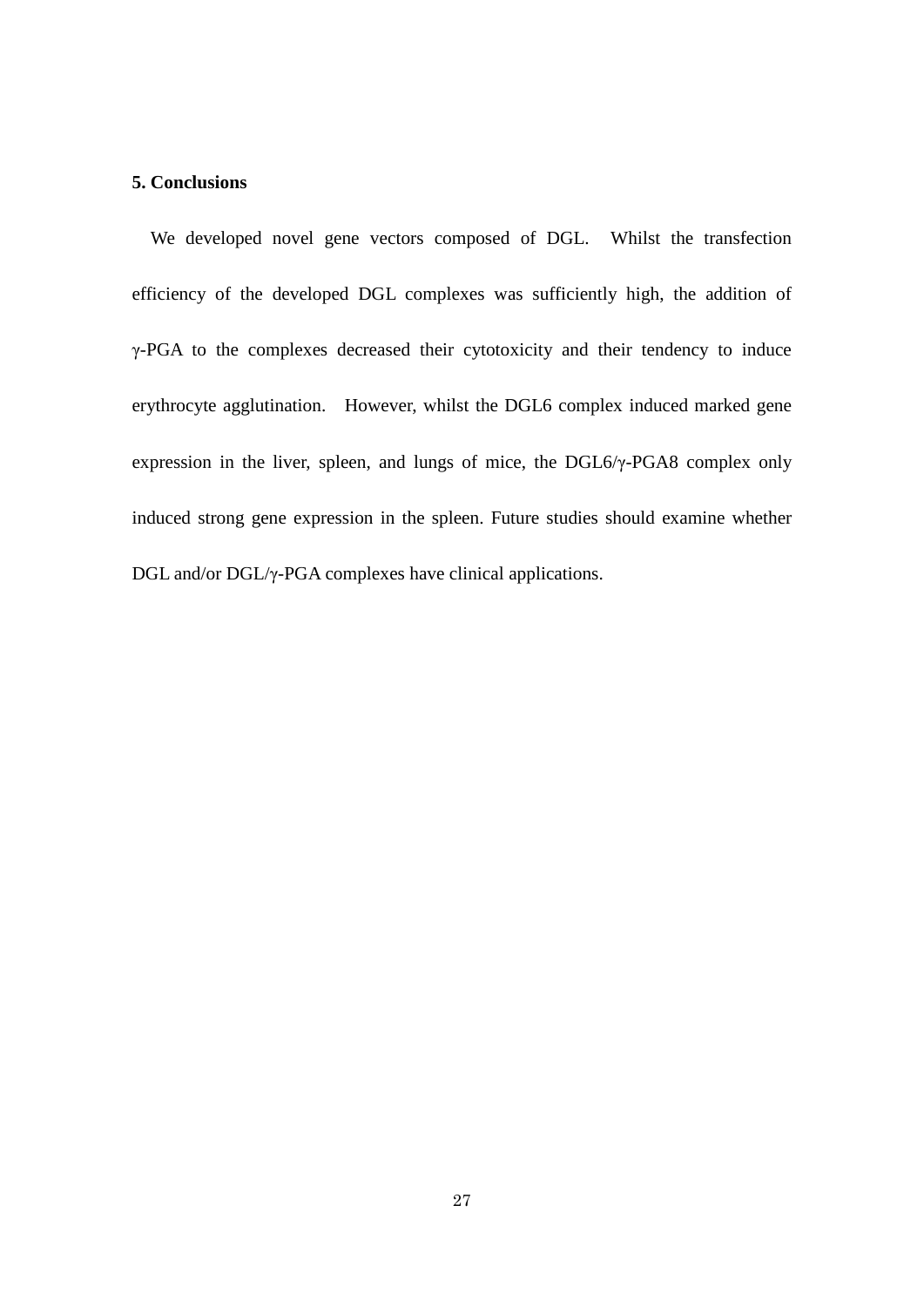# **6. Acknowledgement**

This study was supported in part by a Grant-in-Aid for Scientific Research from the

Ministry of Education, Culture, Sports, Science, and Technology, Japan.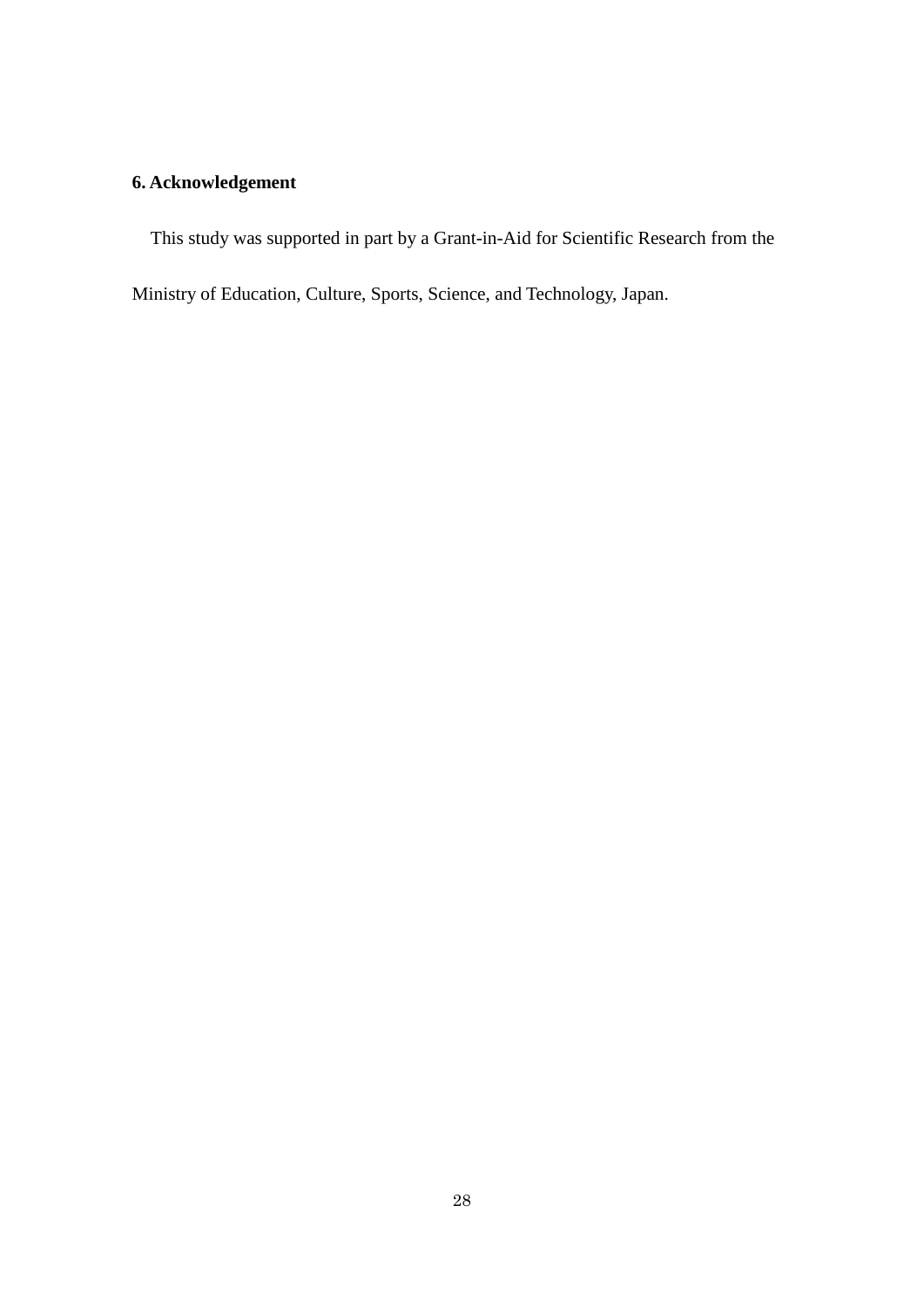#### **References**

- [1] M.X. Tang, F.C. Szoka, The influence of polymer structure on the interactions of cationic polymers with DNA and morphology of the resulting complexes, Gene Ther. 4 (1997) 823–32.
- [2] C.F. Mario, C.P. Nigel, Major limitations in the use of cationic liposomes for DNA delivery, Int. J. Pharm. 162 (1998) 159–70.
- [3] K. Jain, P. Kesharwani, U. Gupta, N.K. Jain. Dendrimer toxicity: Let's meet the challenge, Int. J. Pharm. 394 (2010) 122-42.
- [4] D.G. Shcharbin, B. Klajnert, M. Bryszewska, Dendrimers in gene transfection, Biochemistry (Mosc). 74 (2009) 1070-9.
- [5] M.W. Pettit, P. Griffiths, P. Ferruti, S.C. Richardson, Poly(amidoamine) polymers: soluble linear amphiphilic drug-delivery systems for genes, proteins and oligonucleotides, Ther. Deliv. 2 (2011) 907-17.
- [6] Z. Ziraksaz, A. Nomani, M. Ruponen, M. Soleimani, M. Tabbakhian, I. Haririan, Cell-surface glycosaminoglycans inhibit intranuclear uptake but promote post-nuclear processes of polyamidoamine dendrimer-pDNA transfection, Eur. J. Pharm. Sci. 48 (2013) 55-63.
- [7] C. Kang, X. Yuan, F. Li, P. Pu, S. Yu, C. Shen, Z. Zhang, Y. Zhang, Evaluation of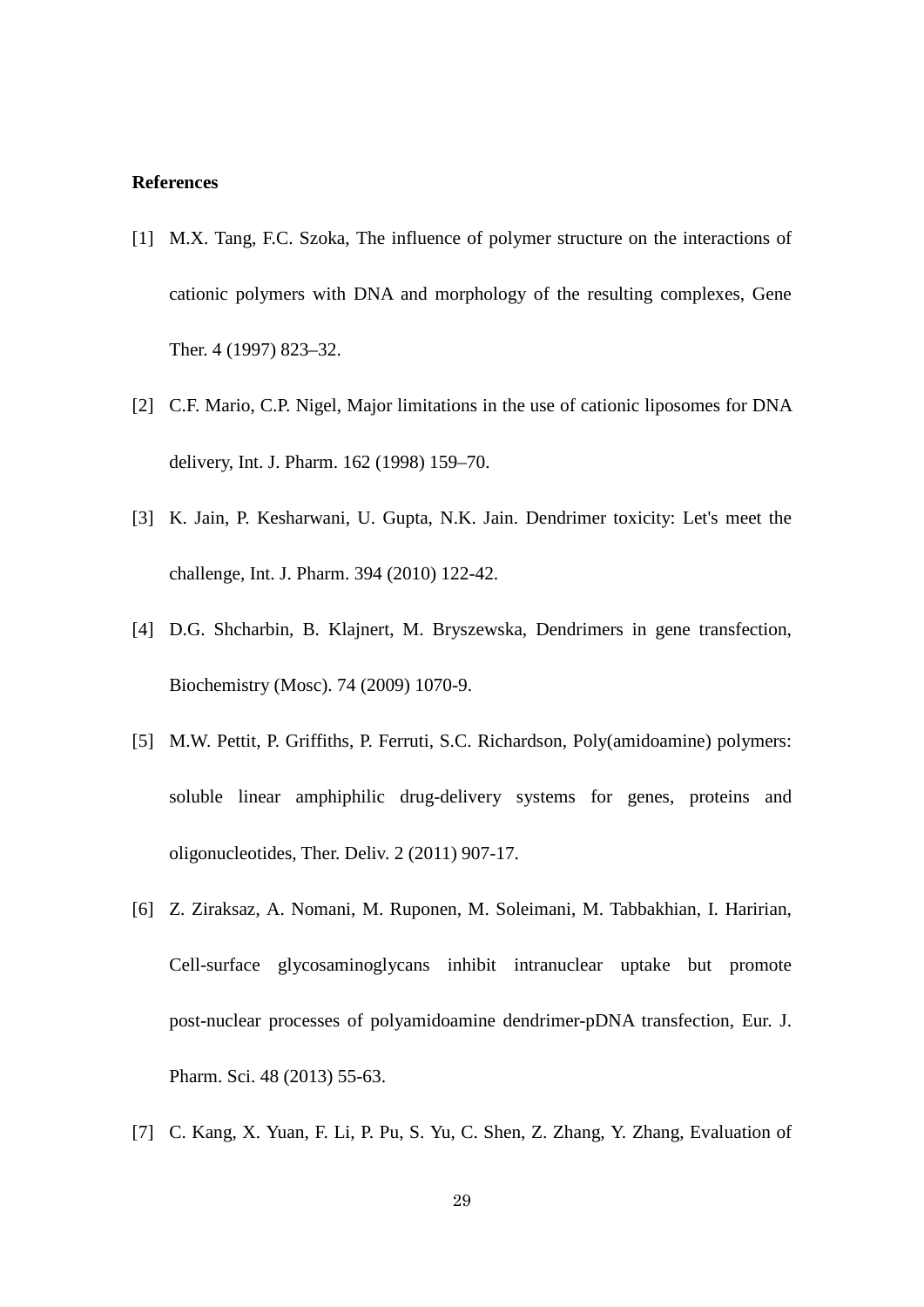folate-PAMAM for the delivery of antisense oligonucleotides to rat C6 glioma cells in vitro and in vivo, J. Biomed. Mater. Res. A. 93 (2010) 585-94.

- [8] Y. Zhang, C. Zhou, K.J. Kwak, X. Wang, B. Yung, L.J. Lee, Y. Wang, P.G. Wang, R.J. Lee, Efficient siRNA delivery using a polyamidoamine dendrimer with a modified pentaerythritol core, Pharm. Res. 29 (2012) 1627-36.
- [9] N. Malik, R. Wiwattanapatapee, R. Klopsch, K. Lorenz, H. Frey, J.W. Weener, E.W. Meijer, W. Paulus, R. Duncan, Dendrimers: relationship between structure and biocompatibility in vitro, and preliminary studies on the biodistribution of 125I-labelled polyamidoamine dendrimers in vivo, J. Control. Release. 65 (2000) 133-148.
- [10] J.H. Kuo, M.S. Jan, H.W. Chiu, Mechanism of cell death induced by cationic dendrimers in RAW 264.7 murine macrophage-like cells, J. Pharm. Pharmacol. 57 (2005) 489-95.
- [11] H. Cottet, M. Martin, A. Papillaud, E. Souaïd, H. Collet, A. Commeyras, Determination of dendrigraft poly-L-lysine diffusion coefficients by taylor dispersion analysis, Biomacromolecules. 8 (2007) 3235-43.
- [12] M. Yamagata, T. Kawano, K. Shiba, T. Mori, Y. Katayama, T. Niidome, Structural advantage of dendritic poly(L-lysine) for gene delivery into cells, Bioorg. Med.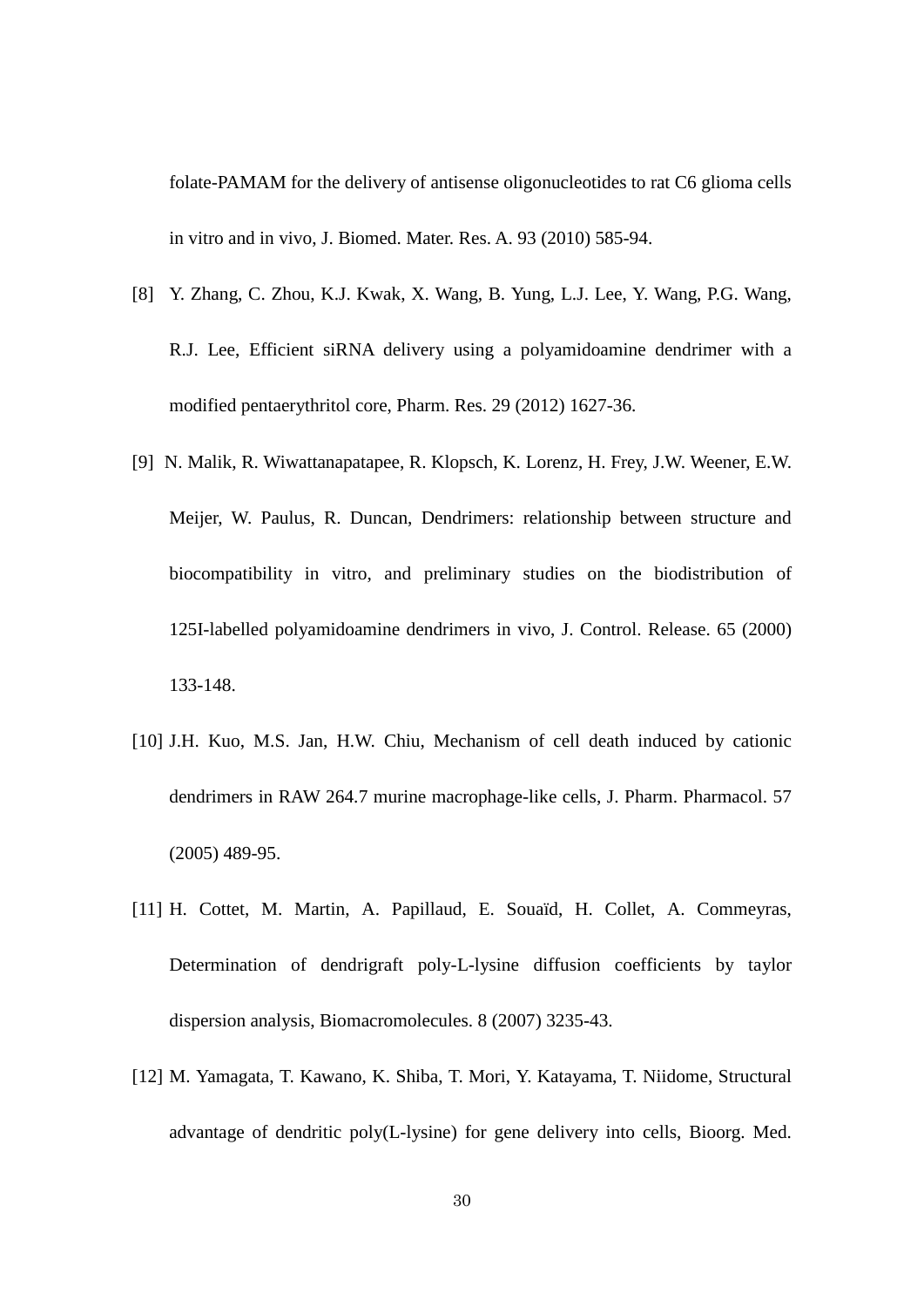Chem. 15 (2007) 526-532.

- [13] T. Kawano, T. Okuda, H. Aoyagi, T. Niidome, Long circulation of intravenously administered plasmid DNA delivered with dendritic poly(L-lysine) in the blood flow, J. Control. Release. 99 (2004) 329-37.
- [14] T. Okuda, S. Kawakami, N. Akimoto, T. Niidome, F. Yamashita, M. Hashida, PEGylated lysine dendrimers for tumor-selective targeting after intravenous injection in tumor-bearing mice, J. Control. Release. 116 (2006) 330-6.
- [15] T.L. Kaneshiro, Z.R. Lu, Targeted intracellular codelivery of chemotherapeutics and nucleic acid with a well-defined dendrimer-based nanoglobular carrier, Biomaterials. 30 (2009) 5660-6.
- [16] M. Ohsaki, T. Okuda, A. Wada, T. Hirayama, T. Niidome, H. Aoyagi. In vitro gene transfection using dendritic poly(L-lysine), Bioconjug. Chem. 13 (2002) 510-7.
- [17] T. Kurosaki, T. Kitahara, S. Fumoto, K. Nishida, J. Nakamura, T. Niidome, Y. Kodama, H. Nakagawa, H. To, H. Sasaki, Ternary complexes of pDNA, polyethylenimine, and gamma-polyglutamic acid for gene delivery systems, Biomaterials. 30 (2009) 2846-53.
- [18] Y. Liu, T.M. Reineke, Hydroxyl stereochemistry and amine number within poly(glycoamidoamine)s affect intracellular DNA delivery, J. Am. Chem. Soc. 127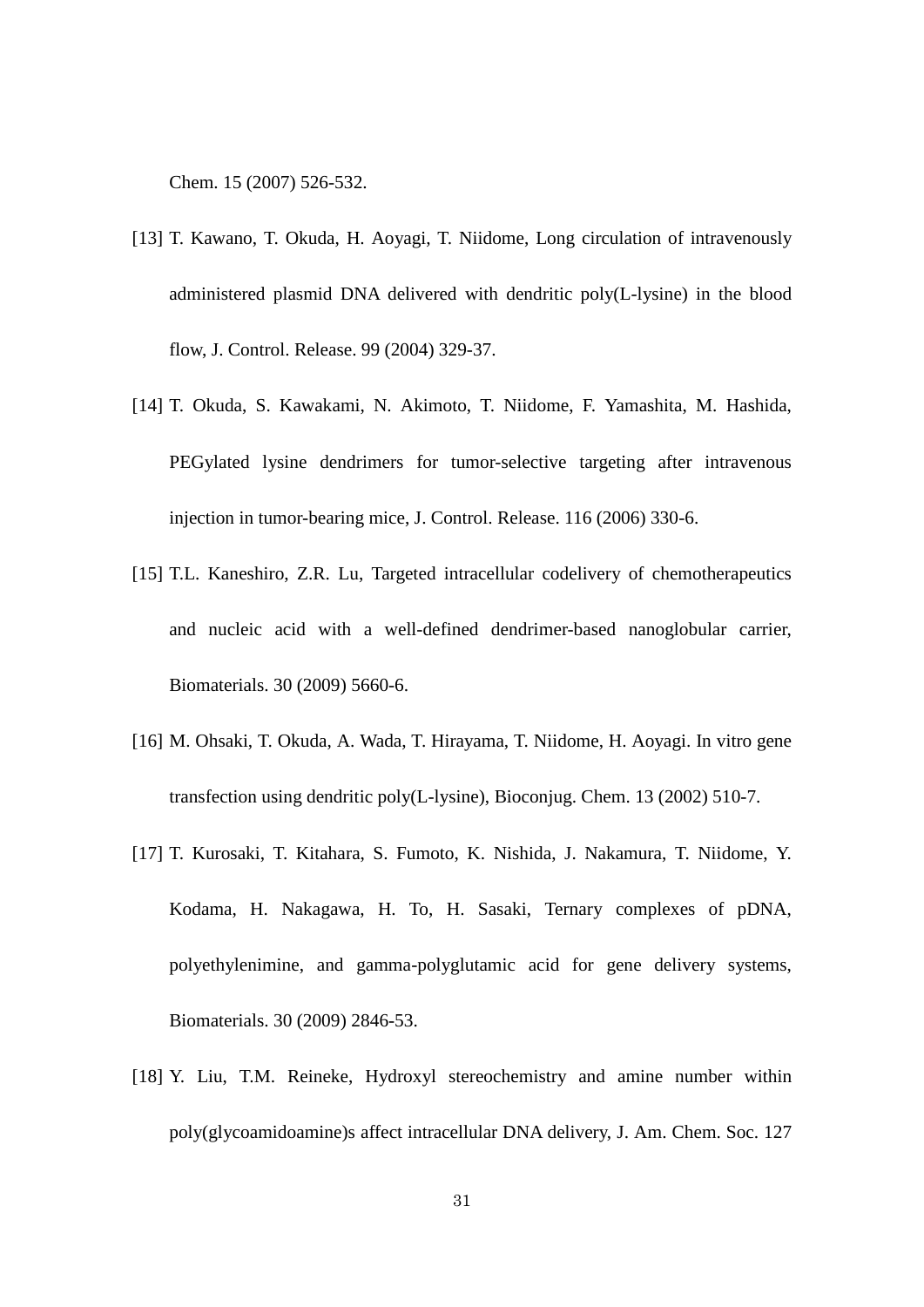(2005) 3004-15.

- [19] S. Li, M.A. Rizzo, S. Bhattacharya, L. Huang, Characterization of cationic lipid-protamine-DNA (LPD) complexes for intravenous gene delivery, Gene Ther. 5 (1998) 930-7.
- [20] M. Ruponen, S. Ylä-Herttuala, A. Urtti, Interactions of polymeric and liposomal gene delivery systems with extracellular glycosaminoglycans: physicochemical and transfection studies, Biochim. Biophys. Acta. 1415 (1999) 331-41.
- [21] I. Moret, J. Esteban Peris, V.M. Guillem, M. Benet, F. Revert, F. Dasí, A. Crespo, S.F. Aliño, Stability of PEI-DNA and DOTAP-DNA complexes: effect of alkaline pH, heparin and serum, J. Control. Release. 76 (2001) 169-81.
- [22] J. Harris, D. Werling, J.C. Hope, G. Taylor, C.J. Howard, Caveolae and caveolin in immune cells: distribution and functions, Trends Immunol. 23 (2002) 158-64.
- [23] A. Ferrari, V. Pellegrini, C. Arcangeli, A. Fittipaldi, M. Giacca, F. Beltram, Caveolae-mediated internalization of extracellular HIV-1 tat fusion proteins visualized in real time, Mol. Ther. 8 (2003) 284-94.
- [24] F. Sakurai, T. Nishioka, F. Yamashita, Y. Takakura, M. Hashida, Effects of erythrocytes and serum proteins on lung accumulation of lipoplexes containing cholesterol or DOPE as a helper lipid in the single-pass rat lung perfusion system,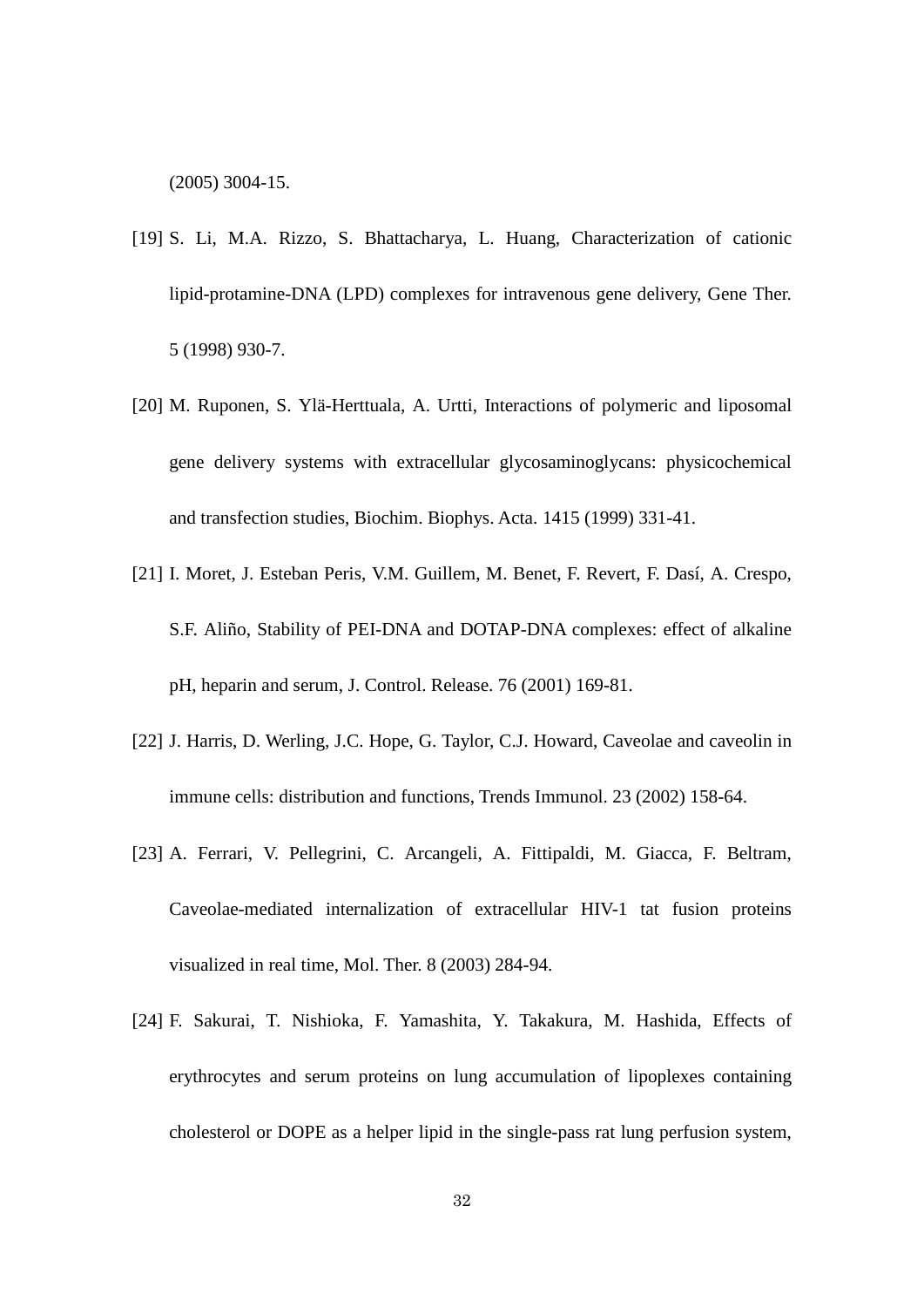Eur. J. Pharm. Biopharm. 52 (2001) 165-72.

- [25] M.S. Cherif, M.N, Shuaibu, T. Kurosaki, G.K. Helegbe, M. Kikuchi, T. Yanagi, T. Tsuboi, H. Sasaki, K. Hirayama, Immunogenicity of novel nanoparticle-coated MSP-1 C-terminus malaria DNA vaccine using different routes of administration, Vaccine. 29 (2011) 9038-9050.
- [26] M.D. Sutherland, P. Thorkildson, S.D. Parks, T.R. Kozel, In vivo fate and distribution of poly-gamma-D-glutamic acid, the capsular antigen from Bacillus anthracis, Infect. Immun. 76 (2008) 899-906.
- [27] M.D. Sutherland, T.R. Kozel, Macrophage uptake, intracellular localization, and degradation of poly-gamma-D-glutamic acid, the capsular antigen of Bacillus anthracis, Infect. Immun. 77 (2009) 532-8.
- [28] M.H. Sung, C. Park, C.J. Kim, H. Poo, K. Soda, M. Ashiuchi, Natural and edible biopolymer poly-gamma-glutamic acid: synthesis, production, and applications, Chem. Rec. 5 (2005) 352-66.
- [29] E.J. Prodhomme, A.L. Tutt, M.J. Glennie, T.D. Bugg, Multivalent conjugates of poly-gamma-D-glutamic acid from Bacillus licheniformis with antibody F(ab') and glycopeptide ligands, Bioconjug. Chem. 14 (2003) 1148-55.
- [30] R. Schneerson, J. Kubler-Kielb, T.Y. Liu, Z.D. Dai, S.H. Leppla, A. Yergey, P.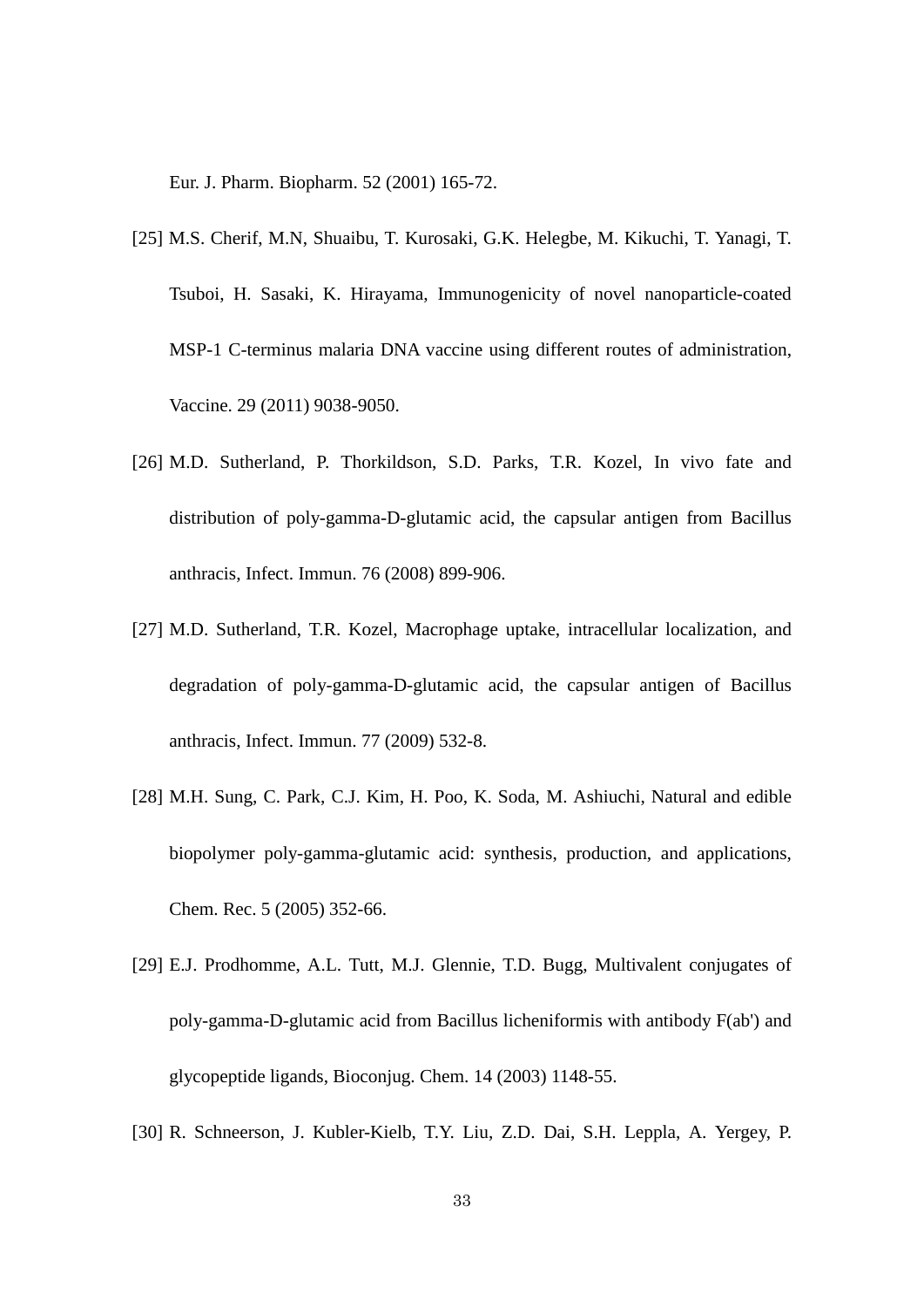Backlund, J. Shiloach, F. Majadly, J.B. Robbins, Poly(gamma-D-glutamic acid) protein conjugates induce IgG antibodies in mice to the capsule of Bacillus anthracis: a potential addition to the anthrax vaccine, Proc. Natl. Acad. Sci. U S A. 100 (2003) 8945-50.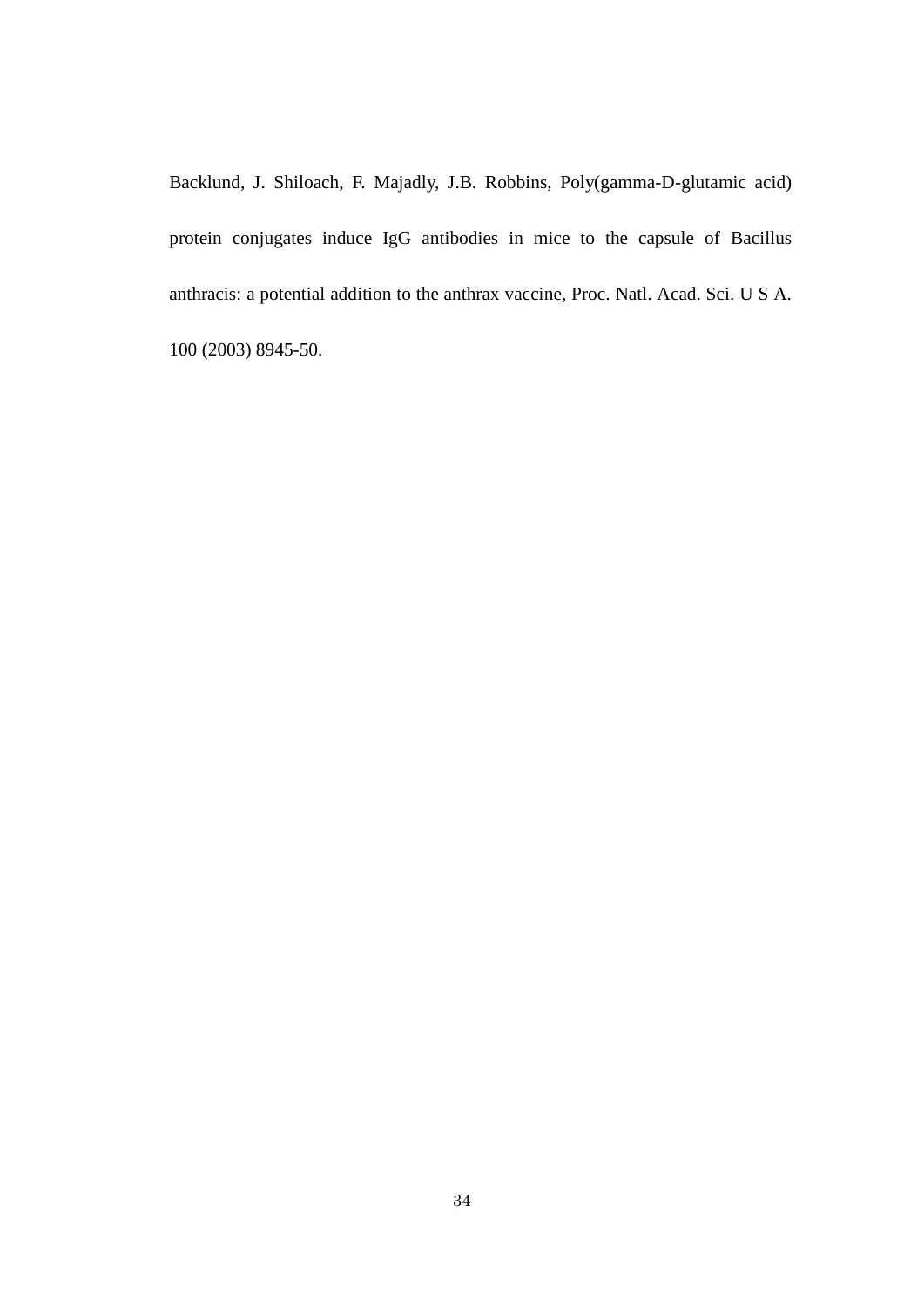# *Figure captions*

Figure 1. Electrophoretic analysis of the PLL and DGL complexes

 The complexes were loaded onto agarose gel, and electrophoresis was carried out. pDNA retardation was visualized using ethidium bromide.

Figure 2. *In vitro* transfection efficiencies of the PLL and DGL complexes B16-F10 cells were transfected with various PLL- or DGL-containing complexes. Twenty-two hours after being transfected, the cells were lysed, and their luciferase activity was determined. Each bar represents the mean  $\pm$  S.E. (n = 3). \*\*P <0.01 vs. PLL complex.

Figure 3. Fluorescence microscopy images of transfected B16-F10 cells B16-F10 cells were transfected with Rh-PLL- or Rh-DGL-containing complexes. Twenty-four hours after the cells had been transfected, the uptake of Rh-PLL (i) and Rh-DGL (ii) was assessed  $(200 \times$  magnification).

Figure 4. Buffering capacity of the PLL, DGL, and DGL/γ-PGA complexes

The pH of each complex solution was adjusted to 3.0, and then each solution was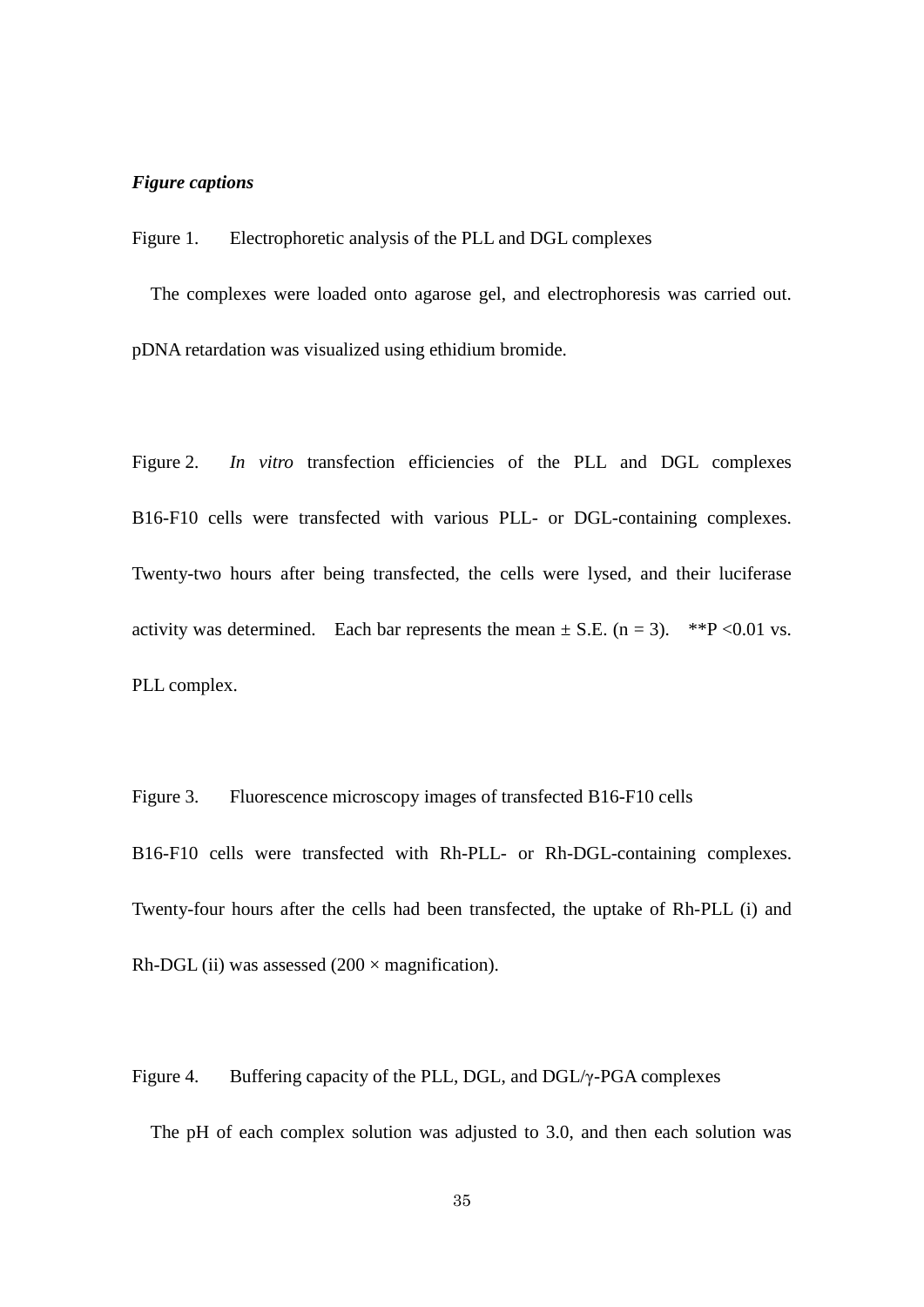titrated using 2N NaOH.  $\bullet$ : PLL8 complex,  $\circ$ : DGL6 complex, and  $\bullet$ : DGL6/γ-PGA8 complex.

Figure 5. Electrophoretic analysis of the DGL and DGL/γ-PGA complexes The complexes were loaded onto agarose gel, and electrophoresis was carried out. pDNA retardation was visualized using ethidium bromide.

Figure 6. *In vitro* transfection efficiencies of the DGL/γ-PGA complexes

B16-F10 cells were transfected with the DGL6 complex or one of the DGL6/γ-PGA-containing complexes. Twenty-two hours after being transfected, the cells were lysed, and their luciferase activity was determined. Each bar represents the mean  $\pm$  S.E. (n = 3). \*P < 0.05, \*\*P < 0.01 vs. DGL complex.

Figure 7. Cytotoxicity of the DGL6 and DGL/γ-PGA complexes towards B16-F10 cells

The viability of B16-F10 cells treated with the DGL6 complex or one of the DGL6/γ-PGA-containing complexes was measured using the WST-1 assay. The cells were incubated with the complexes for 2 h, and their viability was measured at 22 h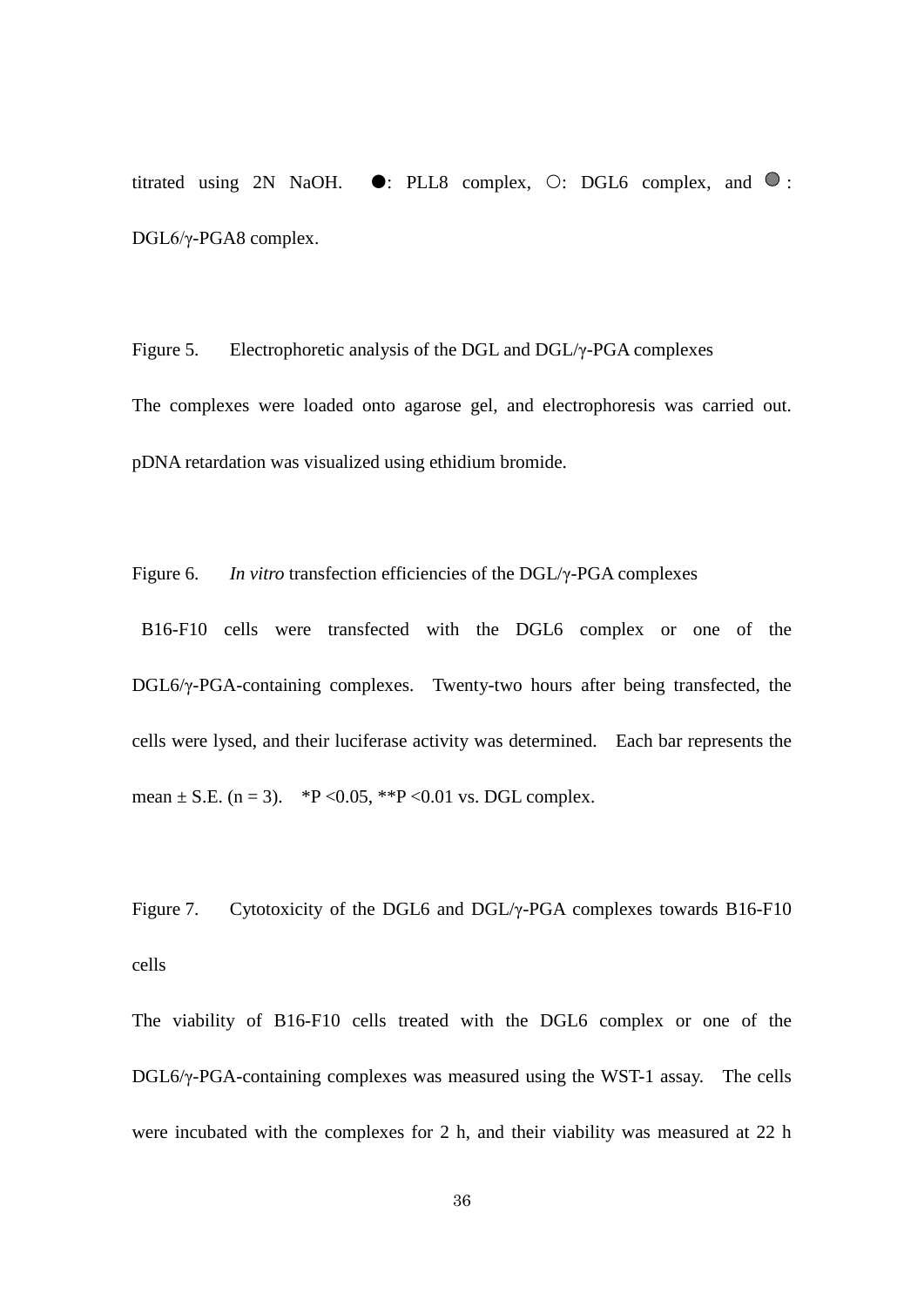after treatment. Data are shown as percentages of the value for the untreated cells. Each bar represents the mean  $\pm$  S.E. (n = 8). \*P <0.05, \*\*P <0.01 vs. control.

Figure 8. Influence of endocytotic inhibitors on the transgene expression efficiency of the DGL6 (A) and DGL6/γ-PGA8 complexes (B)

B16-F10 cells were transfected with the DGL6 or DGL6/γ-PGA8 complex in medium containing various endocytotic inhibitors. Twenty-two hours after being transfected, the cells had their luciferase activity evaluated. Data are shown as percentages of the value for the untreated cells. Each bar represents the mean  $\pm$  S.E. (n = 4). \*\*P < 0.01 vs. control.

Figure 9. *In vivo* transgene expression efficiency of the DGL6 (A) and DGL6/γ-PGA8 complexes (B) in mice

 The complexes were intravenously injected into mice (40 µg DNA per mouse). Six hours after being injected, the mice were sacrificed, and each organ was dissected and had its luciferase activity quantified. Each bar represents the mean  $\pm$  S.E. (n = 4).

Figure 10. Erythrocyte agglutination induced by the complexes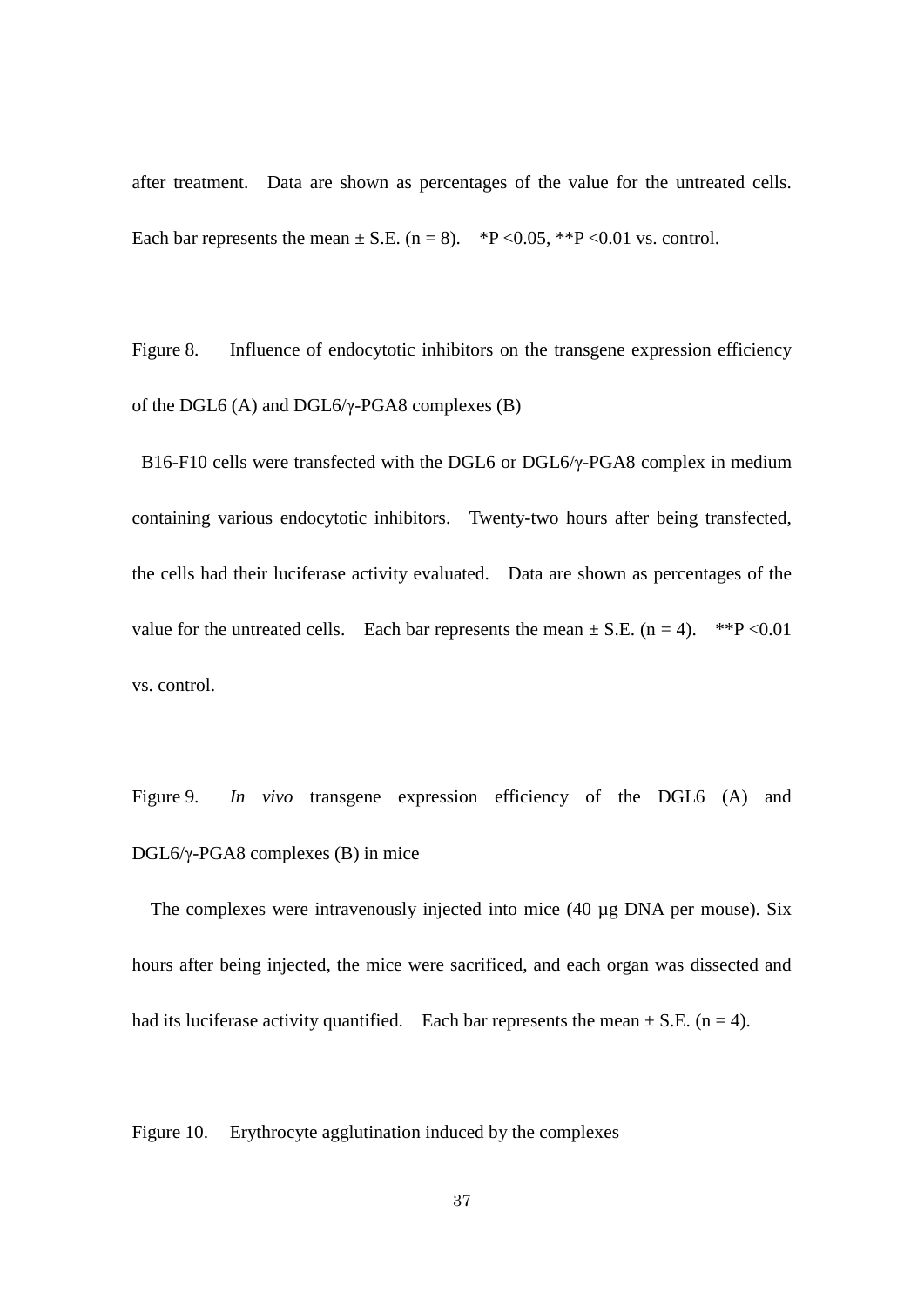Erythrocytes were treated with the DGL6 or DGL6/γ-PGA8 complex, and the resultant agglutination was observed by microscopy (200  $\times$  magnification). (A) PBS, (B) DGL6 complex, and (C) DGL6/γ-PGA8 complex.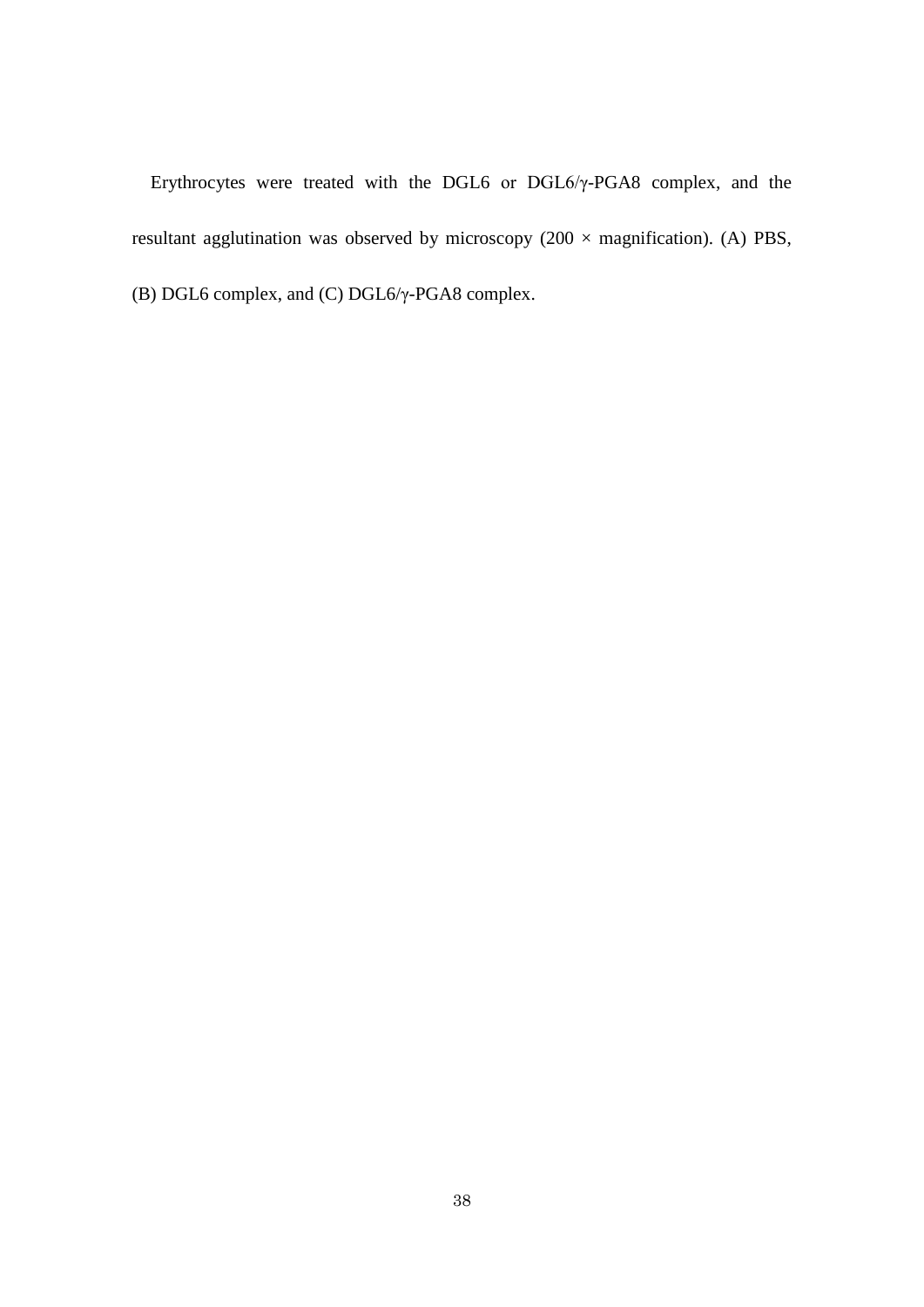# **Naked**

PLL 8 DGL 2 DGL 4 DGL 6 DGL 8 DGL 10 DGL 12 pDNA

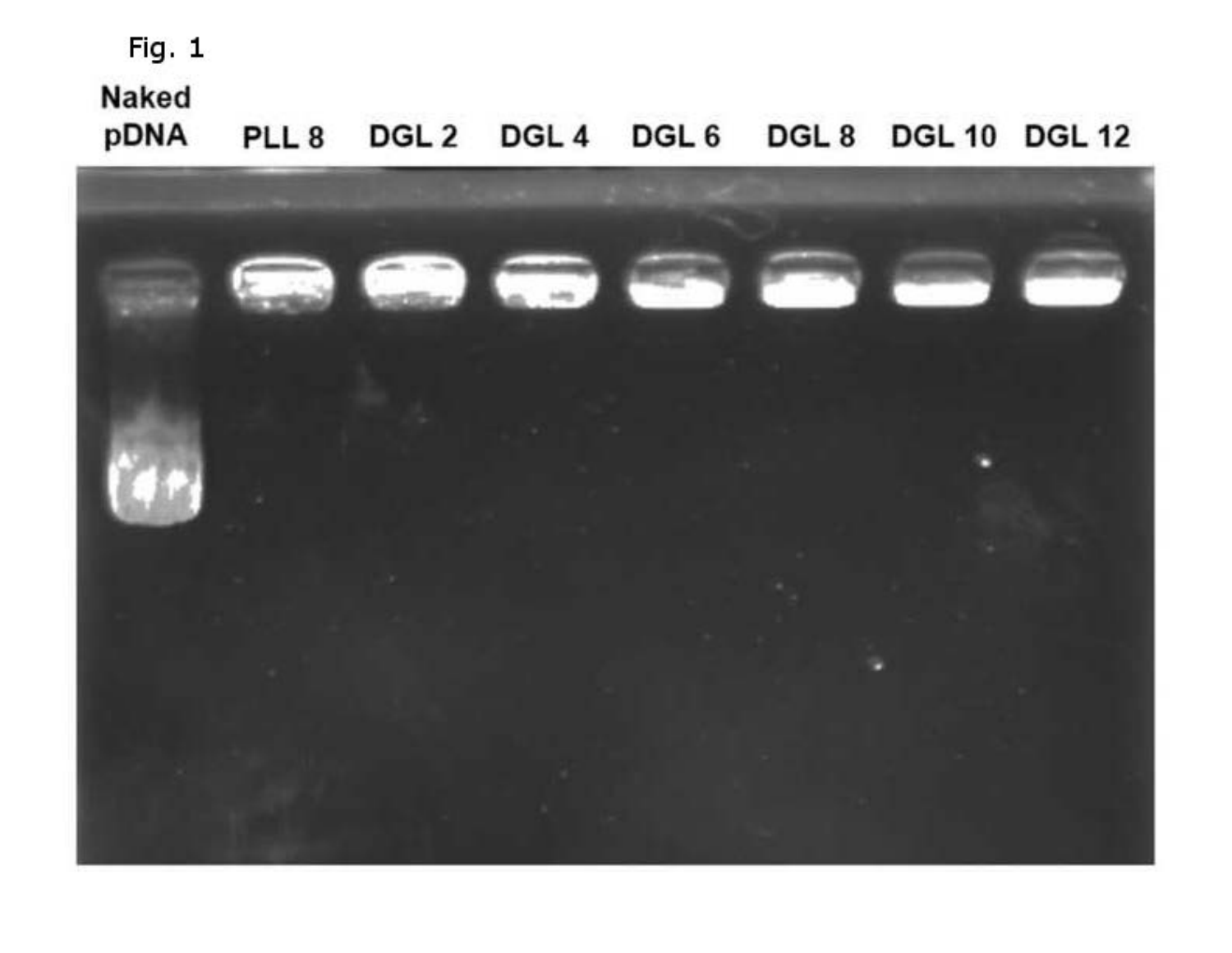Fig. 2

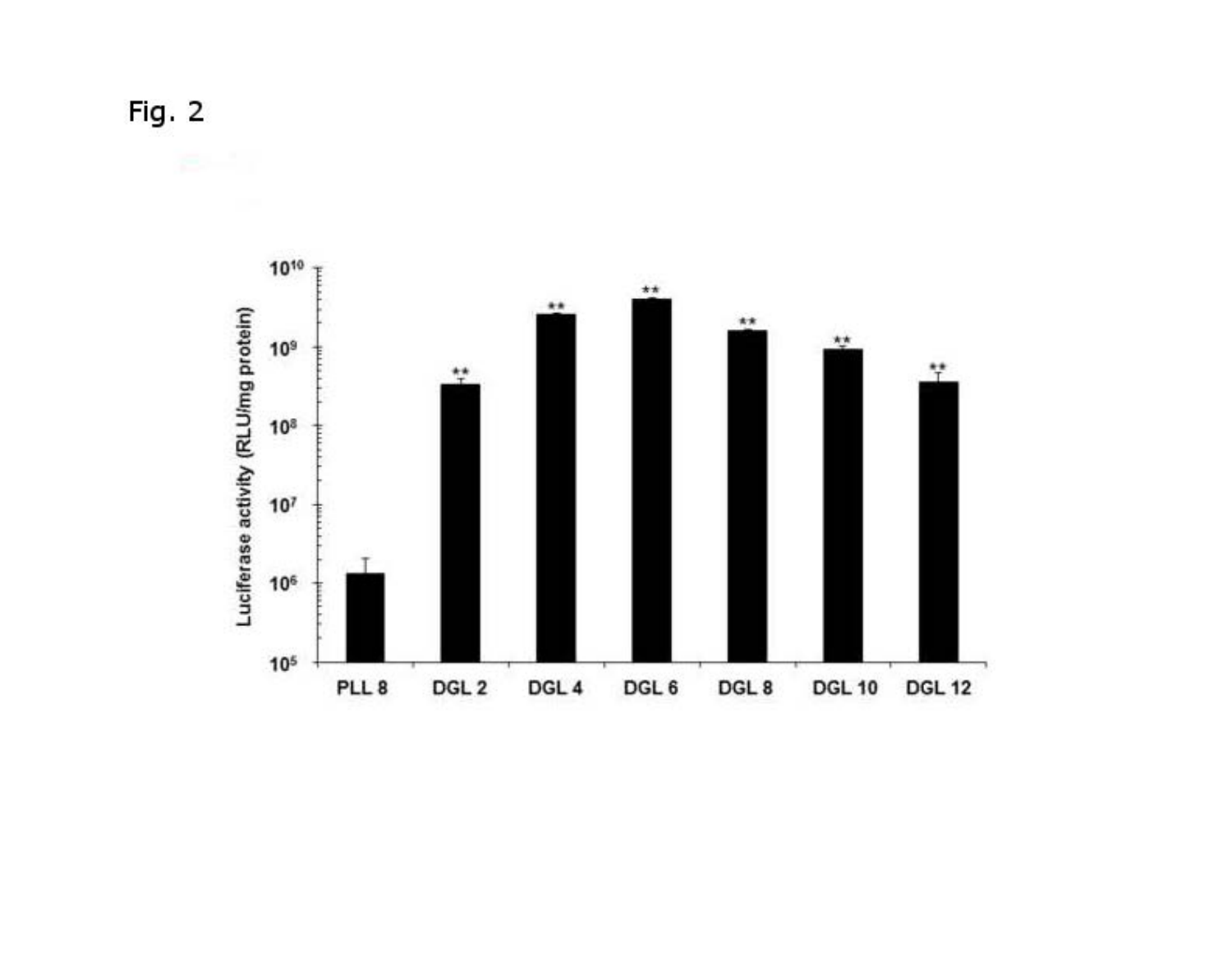$\qquad \qquad \textbf{(a)}$ 

 $\qquad \qquad \textbf{(b)}$ 



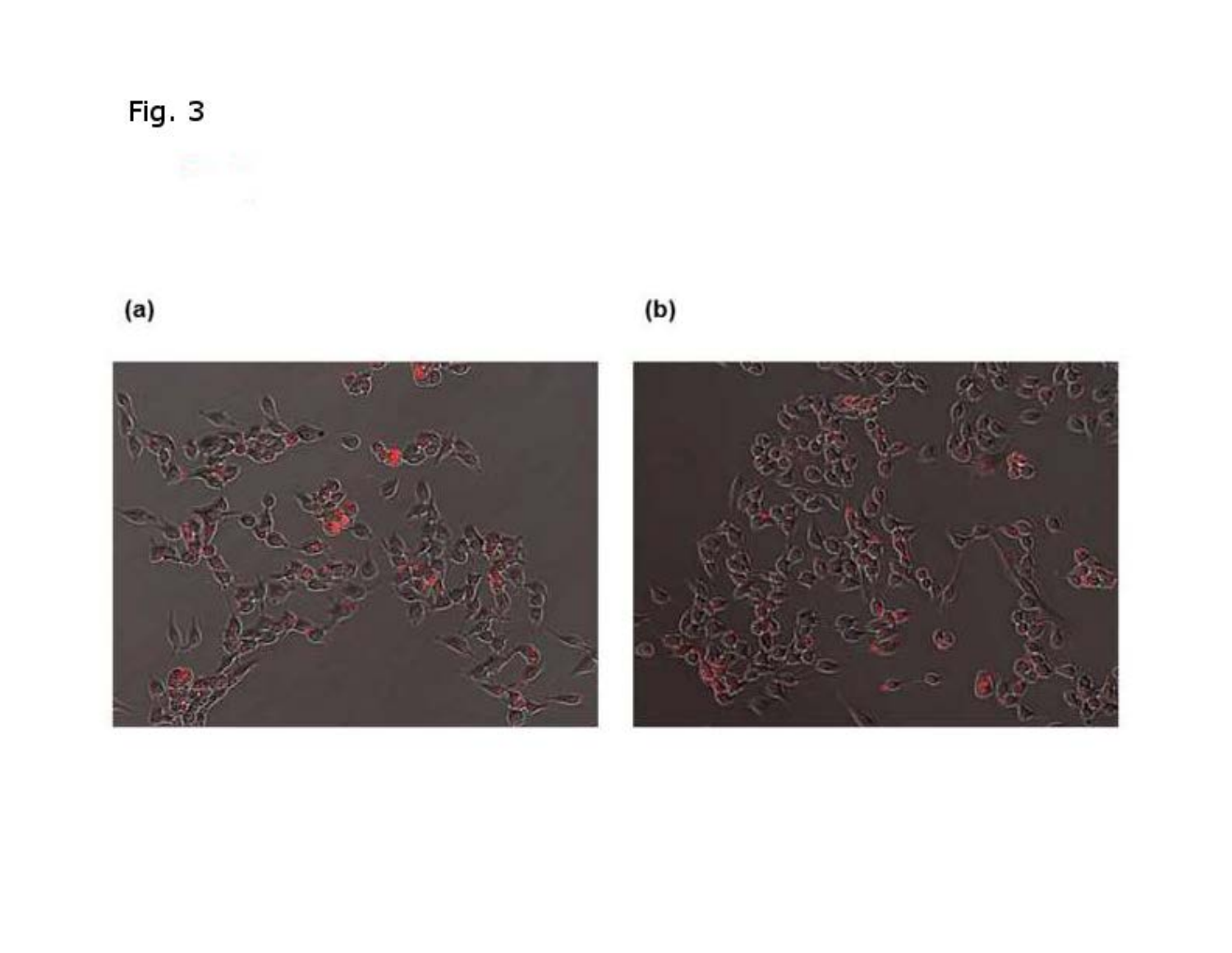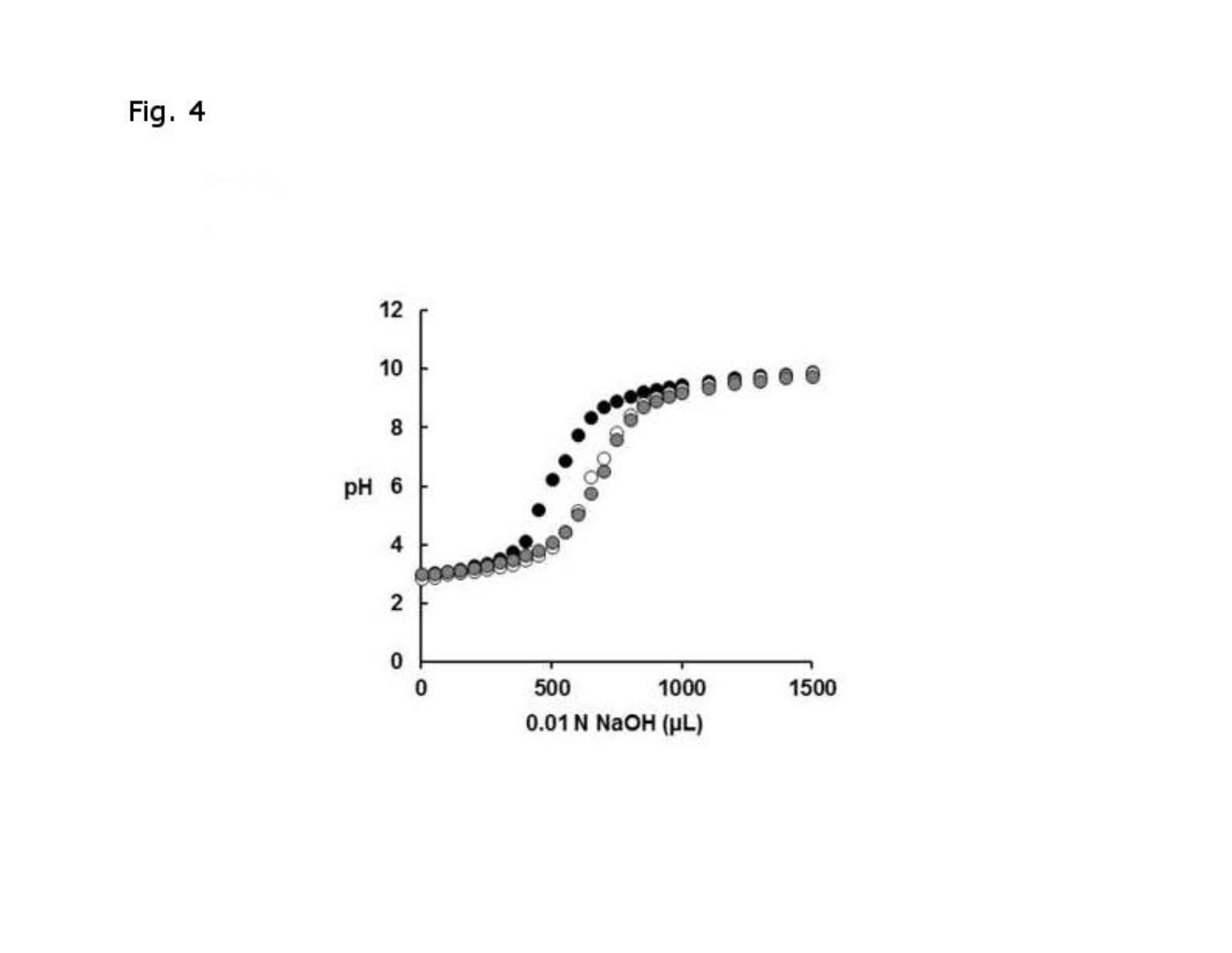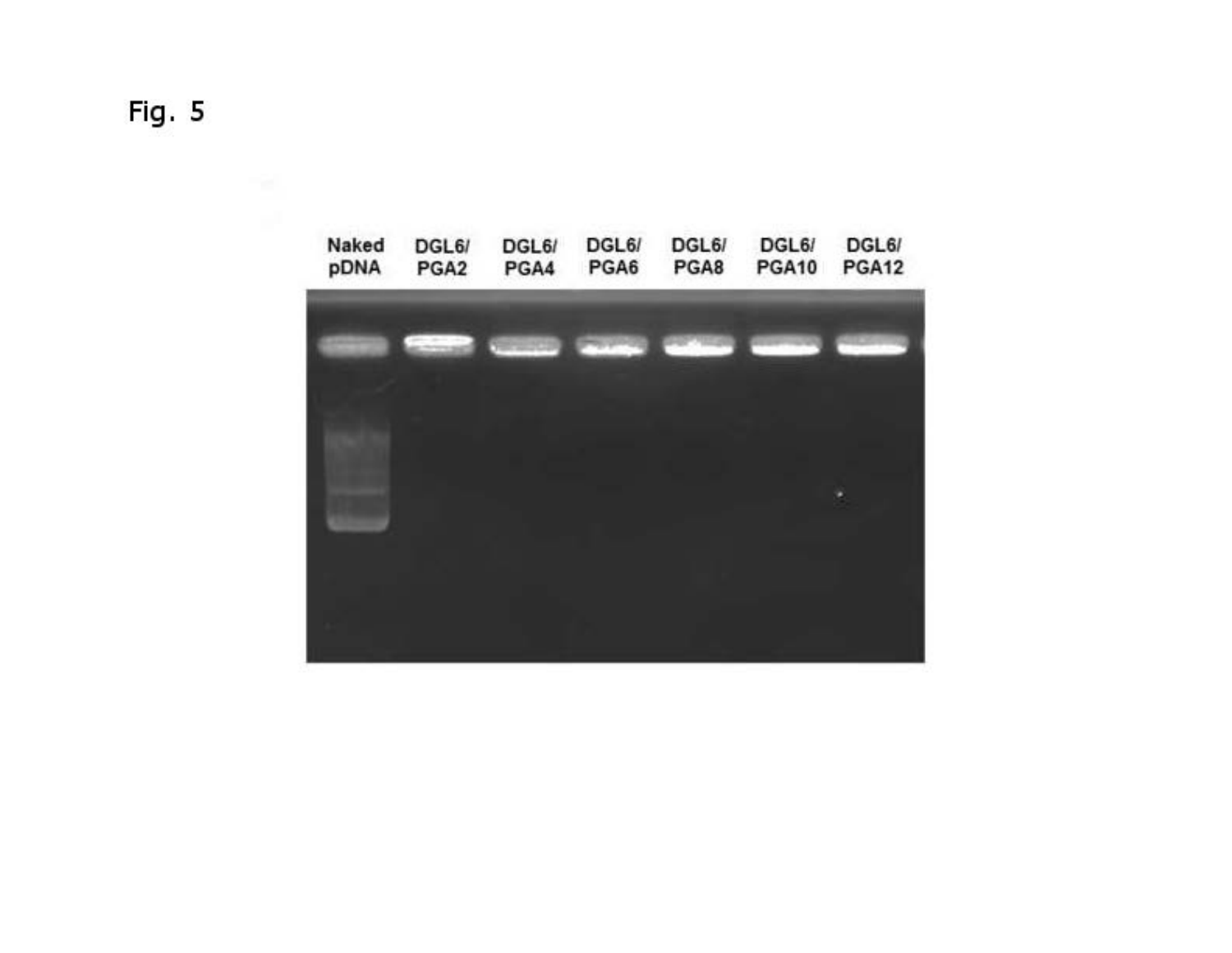Fig. 6

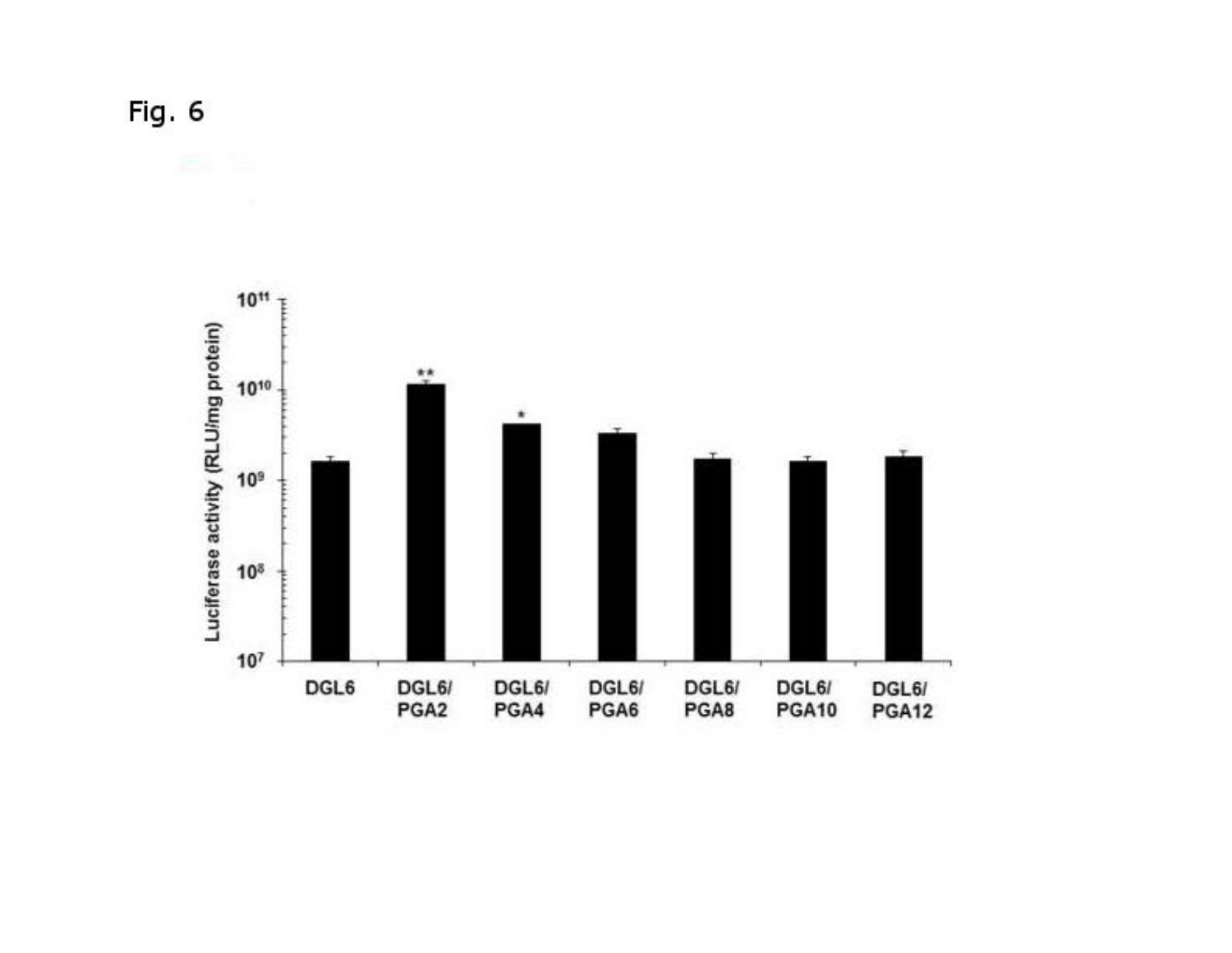Fig. 7

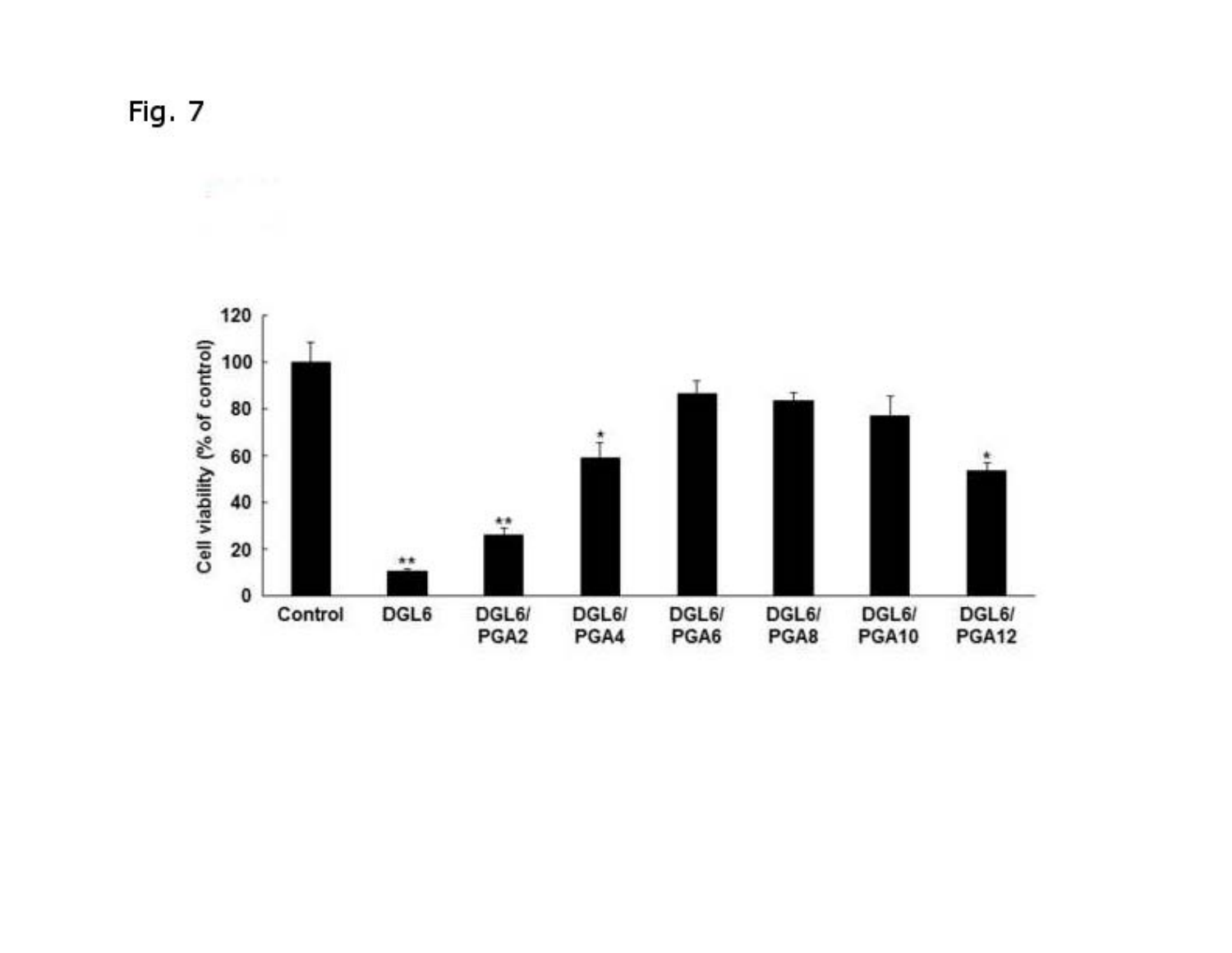

Fig. 8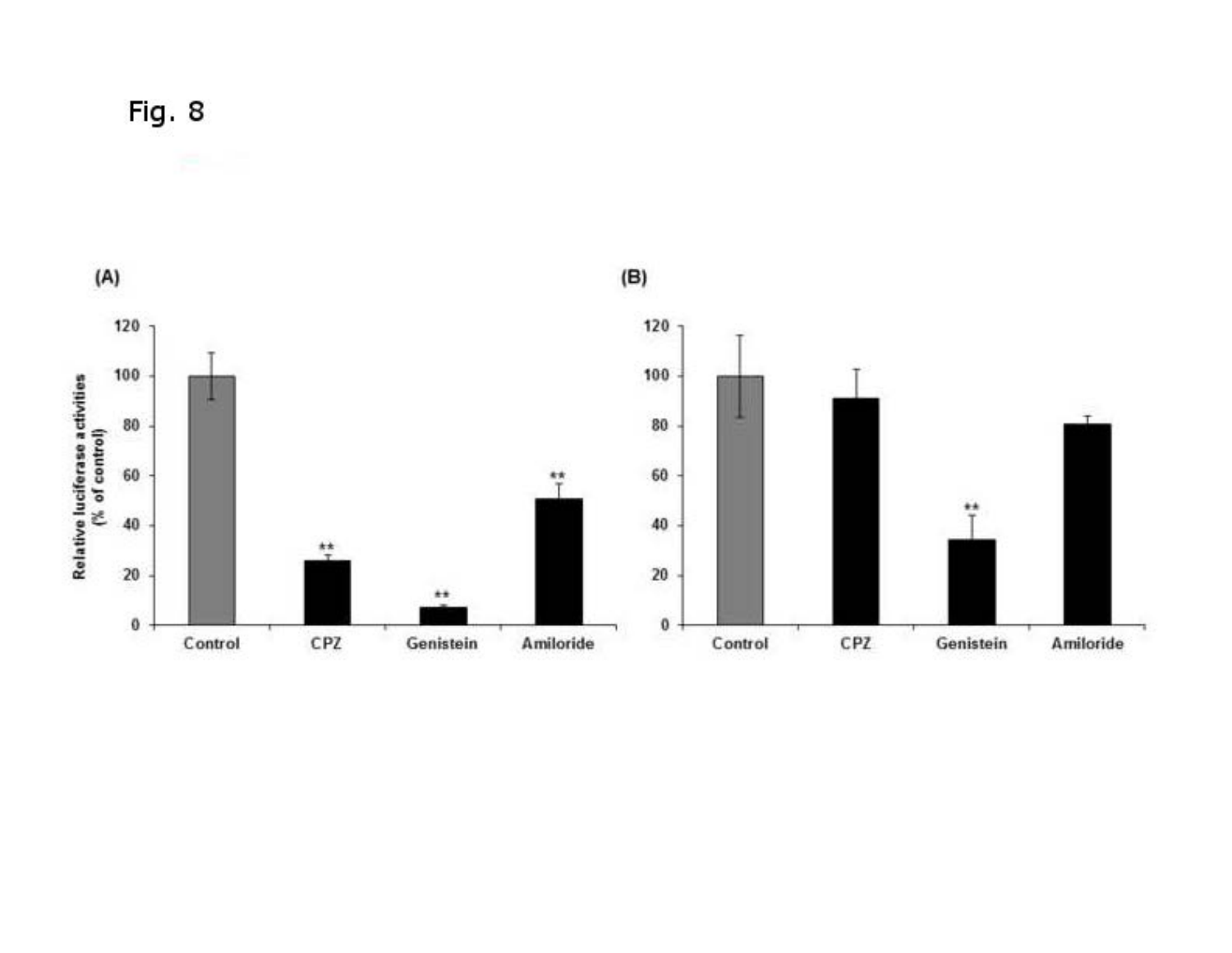